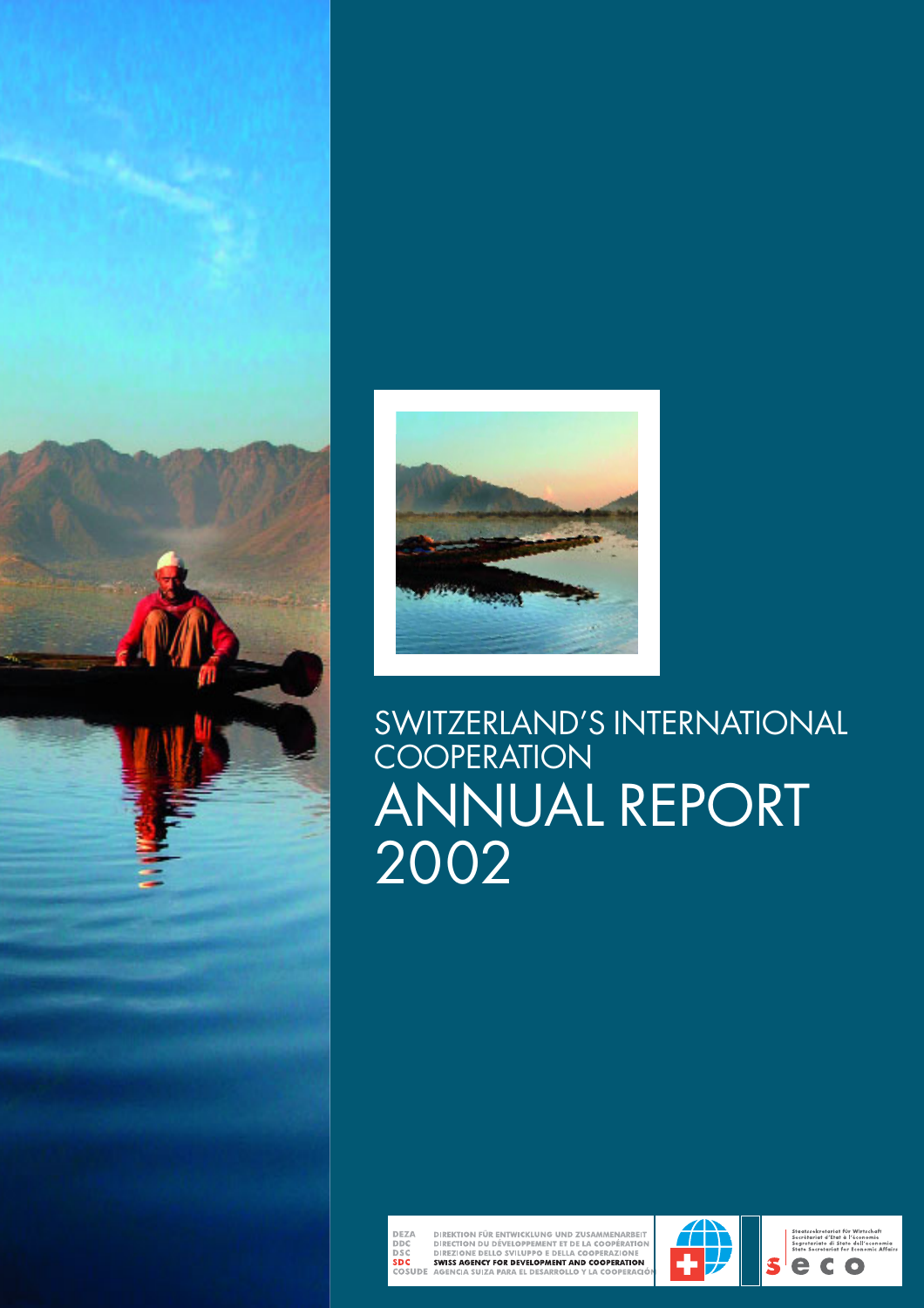#### **Swiss Agency for Development and Cooperation, SDC**

The SDC is part of the Swiss Ministry of Foreign Affairs.

The SDC manages its own development projects and programs, contributes to programs of multilateral organizations and takes part in funding action programs of Swiss and international aid organizations. The main fields of action are

- bilateral and multilateral development cooperation
- humanitarian aid including the Swiss Humanitarian Aid Unit, SHA
- cooperation with Eastern Europe.

The SDC also ensures overall coordination of development cooperation and humanitarian aid with other responsible federal offices.

About 1,200 employees work in Switzerland and abroad to carry out these tasks. The annual budget is SFr.1,244 million (2003).

The SDC Director-General is Ambassador Walter Fust.

#### **State Secretariat for Economic Affairs, seco**

The seco Department of Development and Transition is responsible for Switzerland's economic and trade policy measures on behalf of developing countries in the South as well as states in Eastern Europe and the CIS. It aims to reduce poverty by promoting a market economy and sustainable growth, by better integration within the world economy and by greater mobilization of private resources. Seco shares responsibility with the SDC for the federal government's multilateral development cooperation.

Seco is part of the Swiss Federal Department for Economic Affairs, DEA. The seco Department for Development and Transition consists of 50 positions and has an annual budget of about SFr. 250 million.

State Secretary David Syz is director of seco. The head of the Directorate for Development and Transition is Ambassador Oscar Knapp, the Federal Council's delegate for trade agreements.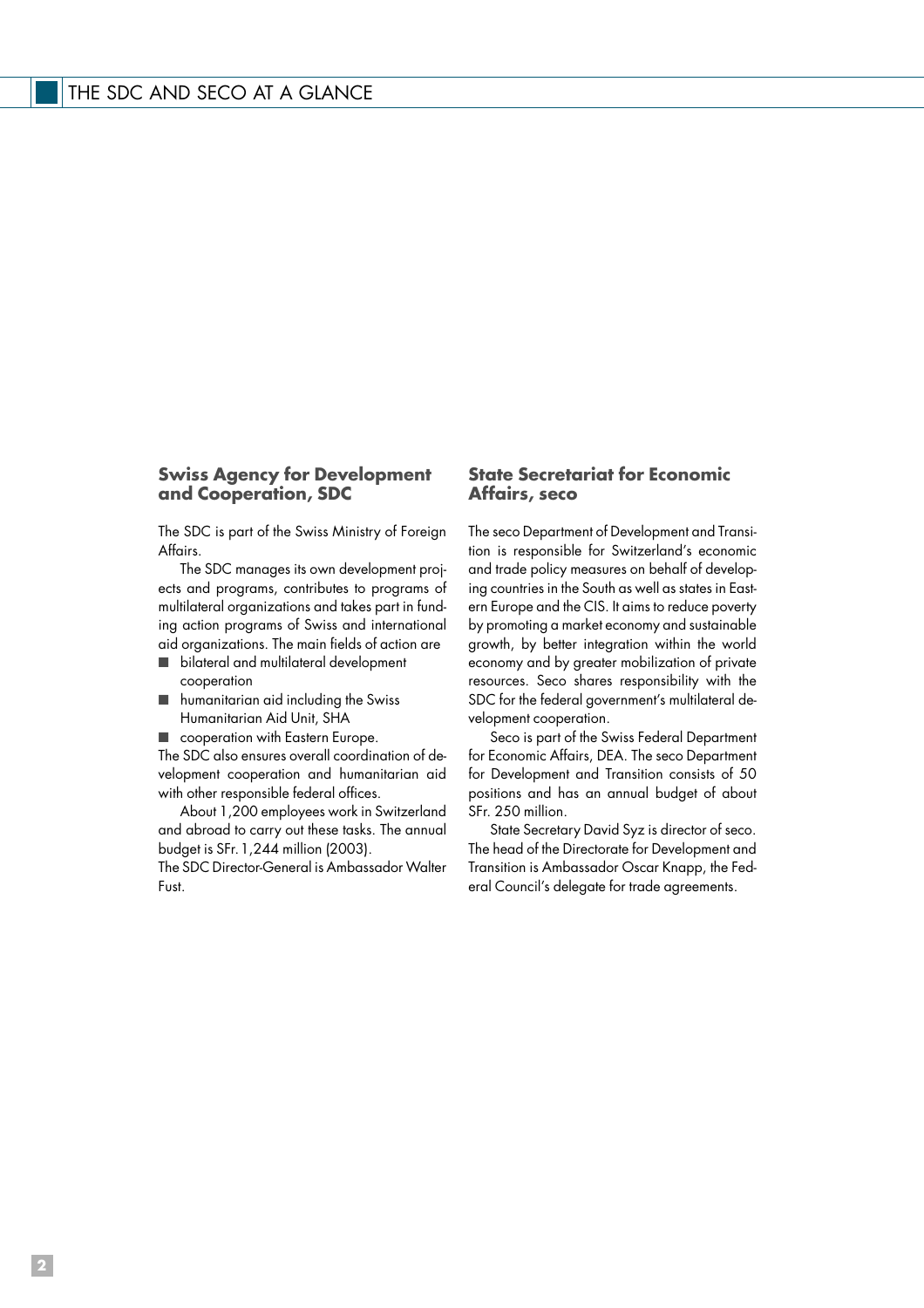

- ACTIVITIES IN 2002 **5** MULTILATERAL **COOPERATION**
- ACTIVITIES IN 2002 **7** BILATERAL DEVELOPMENT COOPERATION
- ACTIVITIES IN 2002 **9** ECONOMIC COOPERATION WITH DEVELOPING AND TRANSITION COUNTRIES
- **11** ACTIVITIES IN 2002 HUMANITARIAN AID
- **12** STATISTICS 2002



**23** ANNUAL CONFERENCES



Walter Fust **David Syz** 

# **Editorial**

*Traditionally, the most important goal of Switzerland's development coorperation is the improvement of the living conditions of the world's poverty-stricken populations. As this report shows, Switzerland is involved around the world in a great variety of programs and projects. The Swiss Agency for Development and Cooperation, or SDC, and the State Secretariat for Economic Affairs, seco, are responsible for coordinating the projects.*

*In 2002, Switzerland further strengthened its international commitment. Thanks to its admission to the UN, cooperation with the international community has become more effective. A priority in the 2002 reporting year was Switzerland's participation in the world summit in Johannesburg. The «Sustainable Switzerland» information platform, which documented Swiss activity in the sustainability sector, gained broad recognition. Furthermore, the UN Year of Mountains offered Switzerland a unique opportunity to commit itself as an alpine country to various action programs for improving living conditions and sustainable development in mountain regions.* 

*This report summarizes SDC/seco activities in 2002 and provides information about how resources were used in development cooperation and in cooperation with Eastern Europe. It also reports on SDC humanitarian aid activities. In the interest of a better overview, the annual report – which has appeared in three parts in the past – is now published as a single issue. At the same time the range of SDC/seco information on the Internet has been widened, making it easier and faster to access specific facts.* 

*Walter Fust, Ambassador, SDC Director-General David Syz, State Secretary, seco Director*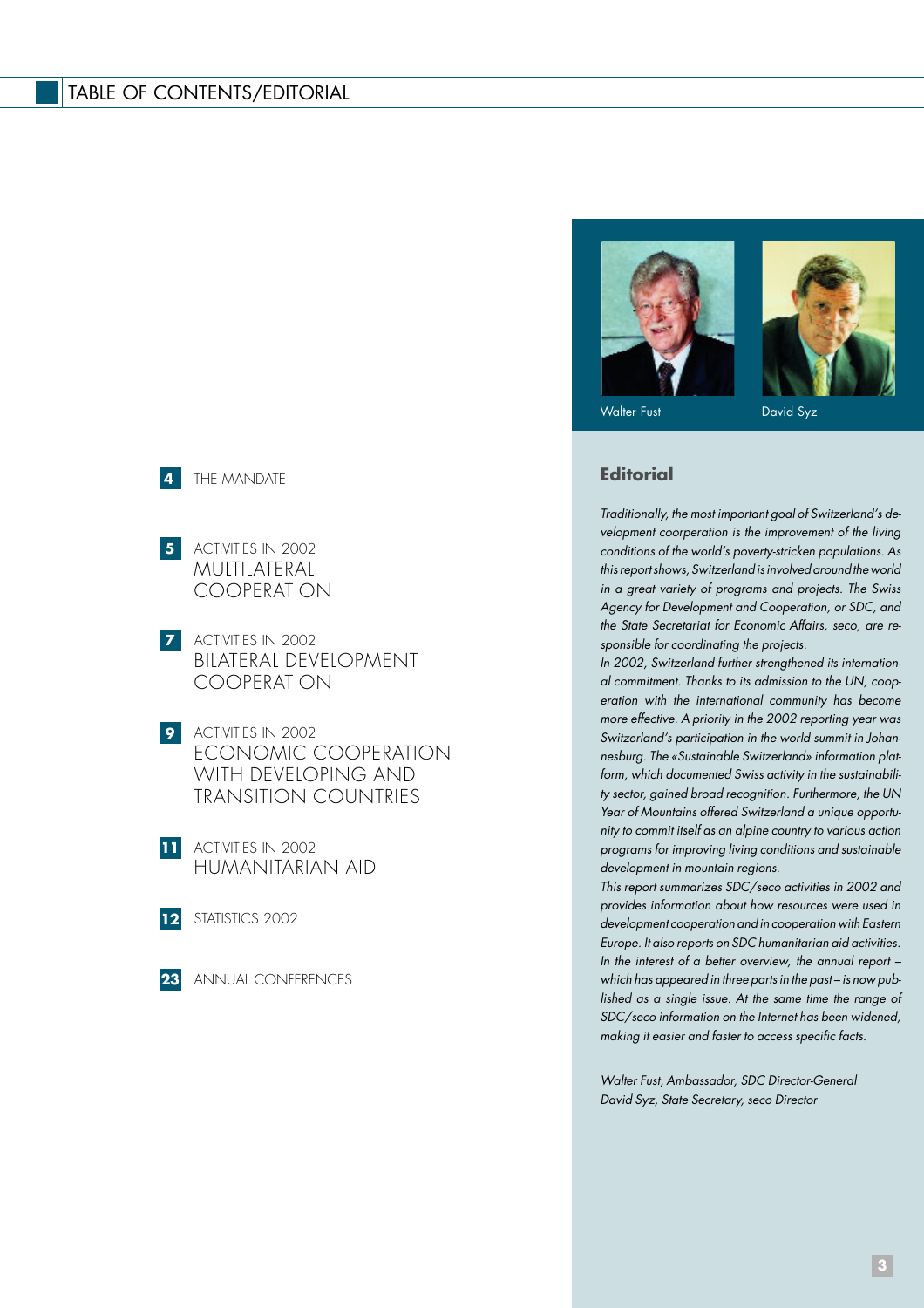

# **Switzerland's international cooperation**

Switzerland invests about SFr.1.5 billion a year in combating poverty and promoting economic development in countries of the third world and Eastern Europe. Two federal offices coordinate international development cooperation on behalf of the Confederation: the Swiss Agency for Development and Cooperation, SDC, and the State Secretariat for Economic Affairs, seco.

All official development cooperation activities aim to improve living conditions for the world's most disadvantaged people. The SDC focuses primarily on conflict transformation, social development, good governance, promoting economic structures and safeguarding natural resources. The SDC also strives to strengthen the abilities of its partner countries to take their own initiatives. The SDC and seco support Eastern European countries and the Commonwealth of Independent States, the CIS, along the road to a market economy through know-how transfers and credit assistance. The SDC's Department of Humanitarian Aid and Humanitarian Aid Unit, SHA, goes into action at times of natural catastrophes, crises and armed conflicts.

Seco decides on and carries out economic and trade policy measures related to official development cooperation. Its tools include investment promotion, infrastructure and project funding, trade promotion measures, balance-of-payments assistance and mixed credits. Seco is also the major player in planning a debt relief strategy for the world's most heavily-indebted countries.

While emergency aid focuses on areas of greatest need, SDC bilateral development cooperation concentrates on 21 priority countries and regions as well as on special programs. Sustainable impact always takes center stage here. Work in Eastern Europe focuses on 11 countries. The SDC works multilaterally with UN specialized agencies, the World Bank and regional development banks.

The SDC manages its on-site activities through 32 Cooperation Offices. In 2002 it was active worldwide with about 1,000 projects. Roughly 500 people in Switzerland and abroad work for the SDC along with 600 employed locally in SDC project countries. The SHA has 700 mission-ready members. About 100 specialists are on standby at any one time.

The Department for Development and Transition at seco has about 50 specialists working in close cooperation with the SDC to ensure a responsible and coordinated implementation of the economic measures of official development cooperation and the use of resources.

#### **Example: African Development Fund**

In December 2002 the Federal Council approved a contribution of SFr.153.47 million to replenish resources of the African Development Fund, AfDF, in the context of multilateral financial cooperation. The fund supports projects in the following priority areas: agricultural and rural development, education and health care, good governance and the strengthening of the public sector. The support primarily takes the form of loans granted at favorable terms.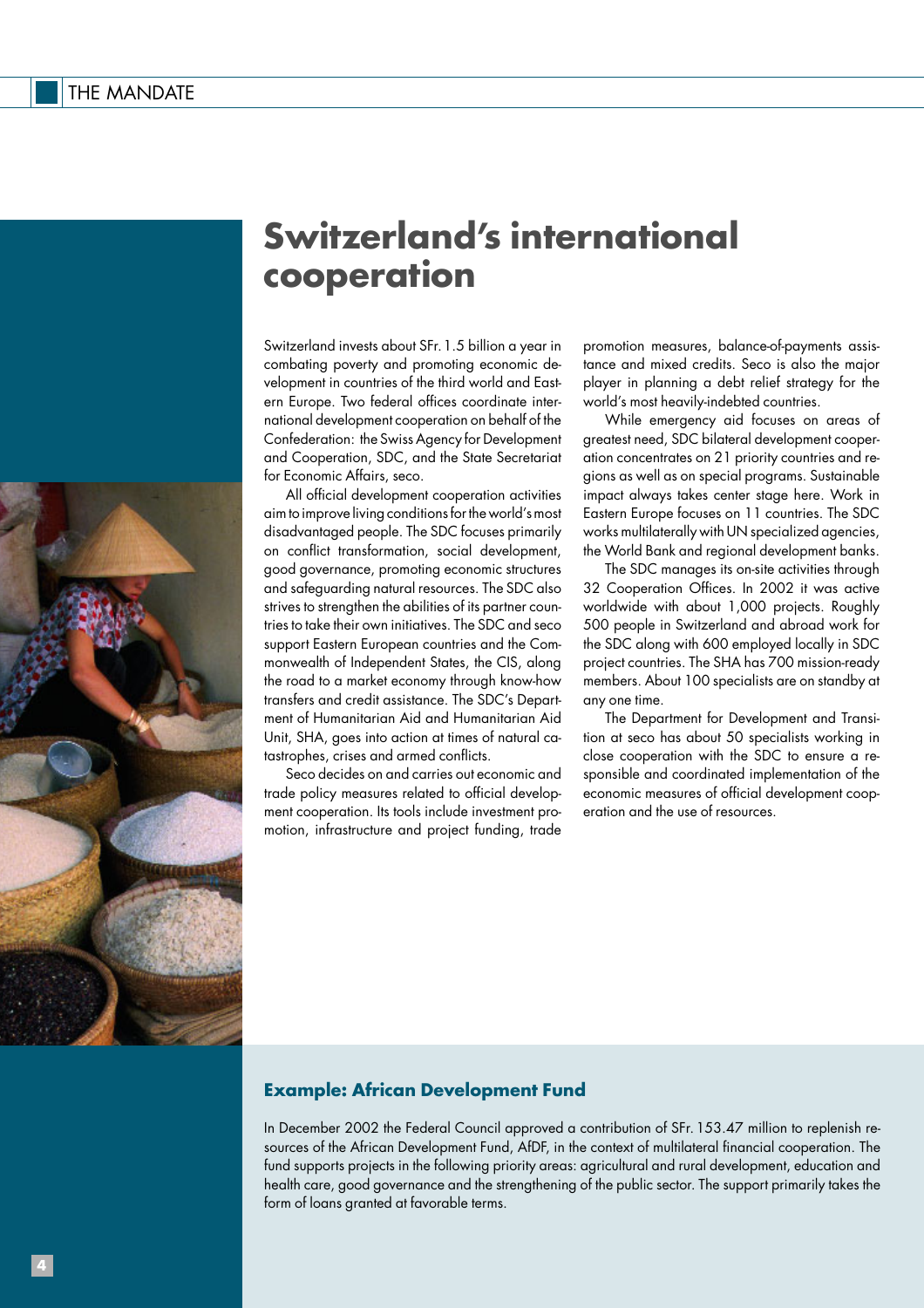Switzerland's development policy contributes to a reduction in poverty in the world and to a slowing down in the ever-widening gap between levels of prosperity. Swiss policy is aimed in particular at the poorest countries, supporting their efforts to improve the living conditions of their people in a sustainable manner and to use their own initiative and strengths as much as possible to further their development. In 2002, the SDC and seco, the two federal agencies bearing most of the responsibility for development policy, also participated in numerous development projects and humanitarian operations while supporting multilateral efforts. Official development assistance, ODA, in 2002 came to SFr.1.46 billion or 0.32% of gross national income.

# **Multilateral Cooperation**

Greater multilateral coordination and cooperation is required to resolve problems in developing and transition countries. Switzerland's admission to the UN lets it participate in all important institutions and forums dealing with multilateral development cooperation and humanitarian aid. The SDC and seco have been actively involved in multilateral cooperation for years, jointly representing Switzerland in international financial institutions (the World Bank, regional development banks, and IFAD). Total multilateral ODA in 2002 came to SFr. 275 million.

### **Switzerland becomes a UN member**

Switzerland became the 190th full member of the UN on 10 September 2002. As such, Switzerland is fully entitled to participate in the work of the UN General Assembly searching for solutions and ways to manage global development problems and humanitarian crises. Switzerland takes part in decisions that are groundbreaking for the entire UN system and often for international development cooperation and humanitarian aid in general. Important UN General Assembly concerns for the SDC and seco in 2002 were

- implementation of the millennium development goals,
- follow-up to UN special conferences, particularly those in Monterrey and Johannesburg,
- cooperation between the UN and the World Bank,
- future funding of UN development programs, and
- coordination in the sphere of humanitarian operations.

### **Switzerland at the world summit in Johannesburg**

The Swiss delegation took an active role at the World Summit on Sustainable Development in Johannesburg. Although the delegation's expectations were not met on some points, Switzerland had a number of partial successes. Swiss concerns were largely reflected in the action plan, particularly in the six priority fields specified by the Federal Council: mountain development, water, environmental problems, poverty reduction, trade and the environment and good governance. The «Sustainable Switzerland» information platform – documenting Switzerland's commitment in the area of sustainability at the local, national, and international levels – gained considerable attention and recognition. Moreover, delegates from federal agencies, NGOs and the private and research sectors were able to report at numerous other events in Johannesburg on experiences, initiatives and projects in connection with sustainable development. A follow-up working meeting in November with all participating federal agencies and other institutions involved discussed and set priorities for Switzerland's future commitment to sustainable development.

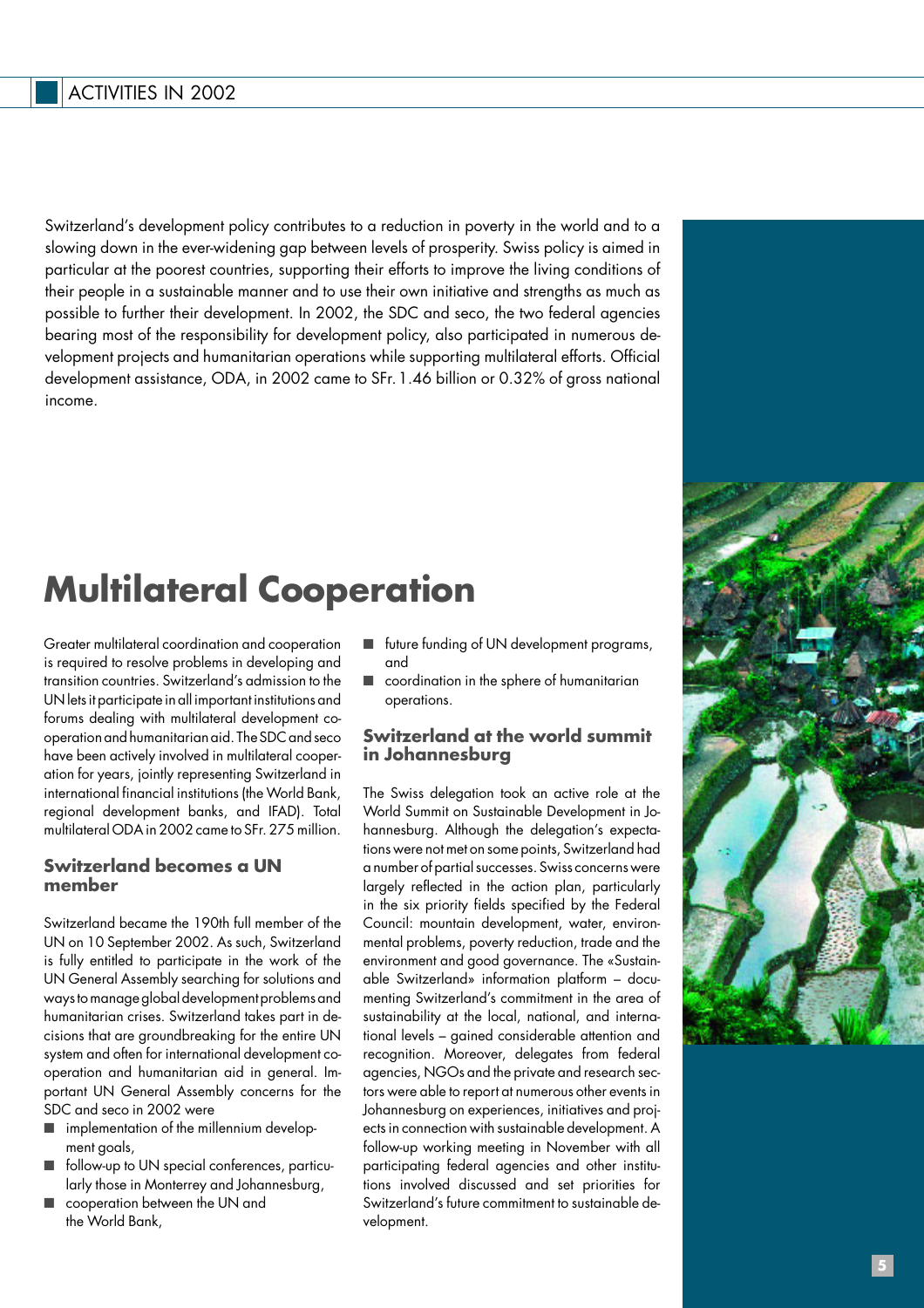

#### **The International Year of Mountains**

Switzerland used the UN International Year of Mountains to promote more understanding, solidarity, and support worldwide for sustainable development in mountain regions. The new UN partnership in favor of mountain regions gained special attention.

In concert with other federal agencies and institutions, the SDC also took part in numerous action programs and partnerships. Examples:

- Pamir Strategy Project: exemplary development strategy for the Pamir area (Tajikistan, Kyrgyzstan)
- World Meeting of Mountain People in Quito, Ecuador
- Tien-Shan-Switzerland Express: performances by 20 musicians from the Tien-Shan mountains of Central Asia, the Altai, Mongolia, and Switzerland
- Kyrgyz herdsmen and farmers from the Alpine club of the Upper Simmen Valley discovered their commonalities.

# **Ten Years of Bretton Woods**

In 2002, Switzerland looked back with satisfaction on 10 years of membership in the Bretton Woods Institutions – the World Bank Group and International Monetary Fund, IMF – and made an overwhelmingly positive assessment.

The SDC and seco, which are jointly responsible for relations with the World Bank Group, can exert influence on World Bank activity by taking a position on the business of the Executive Board, by participating in negotiations on capital increases, and by cooperating with the Bank's individual departments.

Negotiations took place in London in June 2002 on the 13th replenishment of the International Development Agency, IDA, for the next three years. Switzerland's participation is about SFr. 530 million and corresponds to its expected «burden sharing» commitment of 2.43% of the total resources from donor nations. The IDA grants long-term loans to the poorest developing countries at favorable terms.

# **Conference in Monterrey**

At the International Conference on Financing for Development in Monterrey, Mexico, discussions regarding problems of funding development for the first time involved not only governments but also all other key players (the UN, World Bank, regional banks, the WTO, representatives of the private sector and civil society). The Swiss delegation again confirmed the Federal Council's desire to increase official development assistance to 0.4% of GNP by 2010. The delegation also participated in an event on «combating corruption», taking the opportunity to introduce the SDC brochure «Partners for development and against corruption».

# **Example: Water supply in Uzbekistan, Central Asia**

Seco participated in a framework credit of USD 9 million for 2002-2006 to improve the supply of drinking water in the cities of Bukhara and Samarkand. In addition to financing an investment fund for renovations, this credit will also finance a service agreement with a local private firm. This form of cooperation between the public and private sectors – so-called Public-Private Partnerships – promises to be a success in Uzbekistan and is also generally used as a guideline for sustainable development in other regions.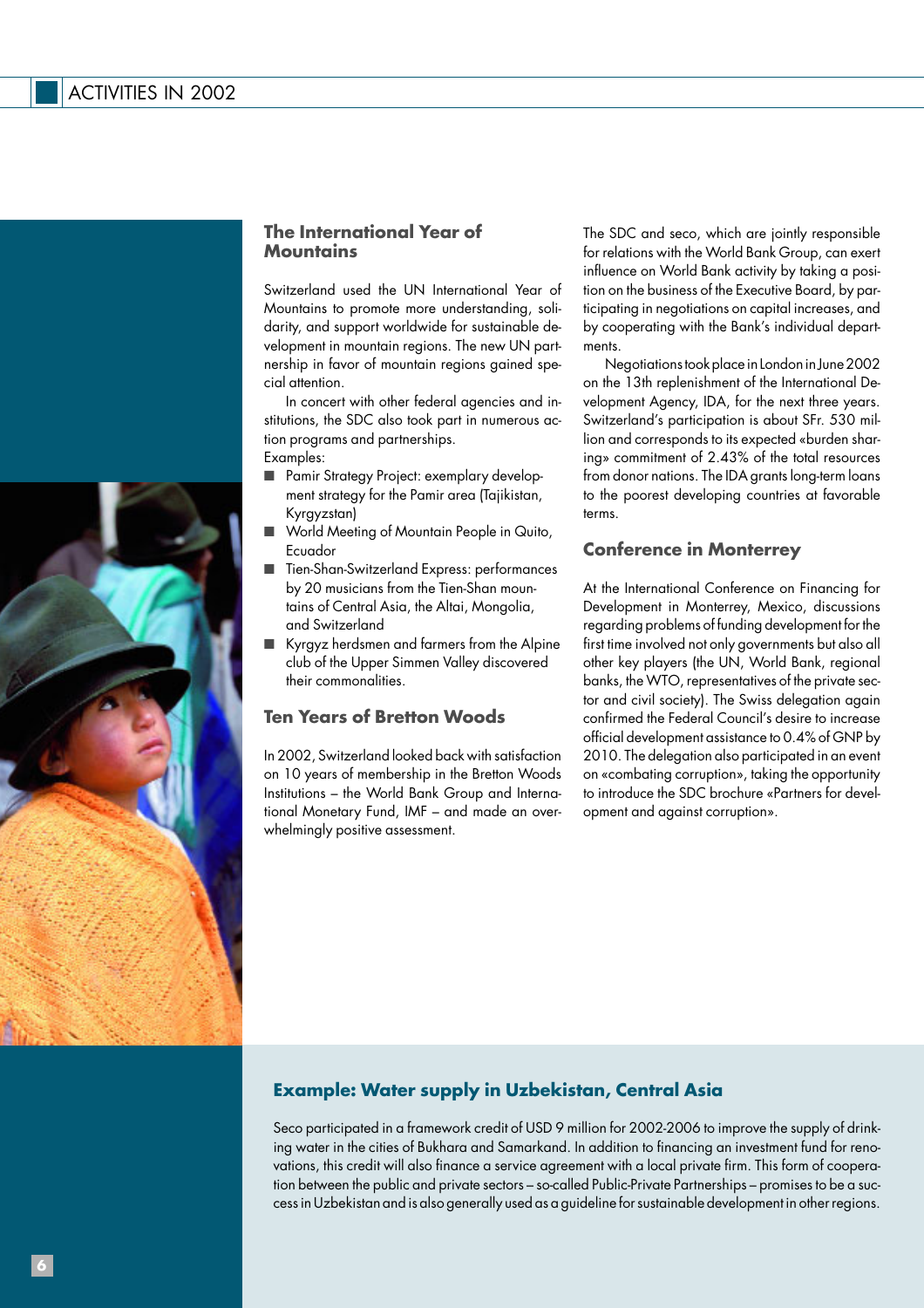# **Bilateral Development Cooperation**

The SDC and seco concentrate their activities in bilateral development cooperation on selected geographical priorities. In contrast to multilateral development cooperation, the agencies define bilateral cooperation projects themselves. The commitment is limited in time and aligns itself with explicit development policy goals. The actions are planned and implemented with local partners within the framework of multi-year country programs. Besides traditional project work, bilateral development cooperation devotes itself increasingly to promotion of favorable framework conditions such as justice systems, good governance, and democracy.

In 2002, Swiss bilateral ODA came to SFr. 1,185 million.

### **Development cooperation in the South**

SDC development cooperation in the South concentrated on 17 priority countries and six special programs in Africa, Asia, and Latin America in 2002. About 800 projects are underway. The successful strategy of focusing on specific regions and topics was continued. In addition to partnerships with government and civil society organizations, partnerships with private enterprises (Public-Private Partnerships) also proved promising.

#### **11 September**

Following the events of 11 September 2001, the SDC analyzed the impact of terrorist attacks on Swiss development cooperation. It concluded that poverty reduction, good governance, and partnerships are vital building blocks for crisis prevention and sustainable development and thus a crucial prerequisite for reducing violence (including terrorist violence).

### **HIV/AIDS**

The SDC launched its new AIDS strategy in November 2002. The strategy focuses on an intensified commitment at the multilateral level and targeted preventive steps within bilateral programs to slow down the spread of the epidemic and reduce its negative effects. HIV/AIDS has become an SDC priority topic.

#### **Medium-term concept for the Middle East and North Africa**

The SDC drafted a medium-term concept for 2002-2006 in the context of the Federal Council's «foreign policy strategy toward countries of the southern and eastern Mediterranean area». The concept defines the approach and thematic thrust of cooperation for the coming years with the focus on social equality, good governance and the environment.

### **Medium-term strategy for Latin America**

The SDC approved a new medium-term 2002- 2010 strategy entitled «Support for poverty reduction in Latin America: Swiss development cooperation with Latin America». This new strategy puts the war on poverty more in the forefront and focuses on support for the poor in

- expanding options for economic development
- providing better security against economic, social, and environmental risks, and
- improving access to resources and know-how as well as involvement in political processes and decision-making.

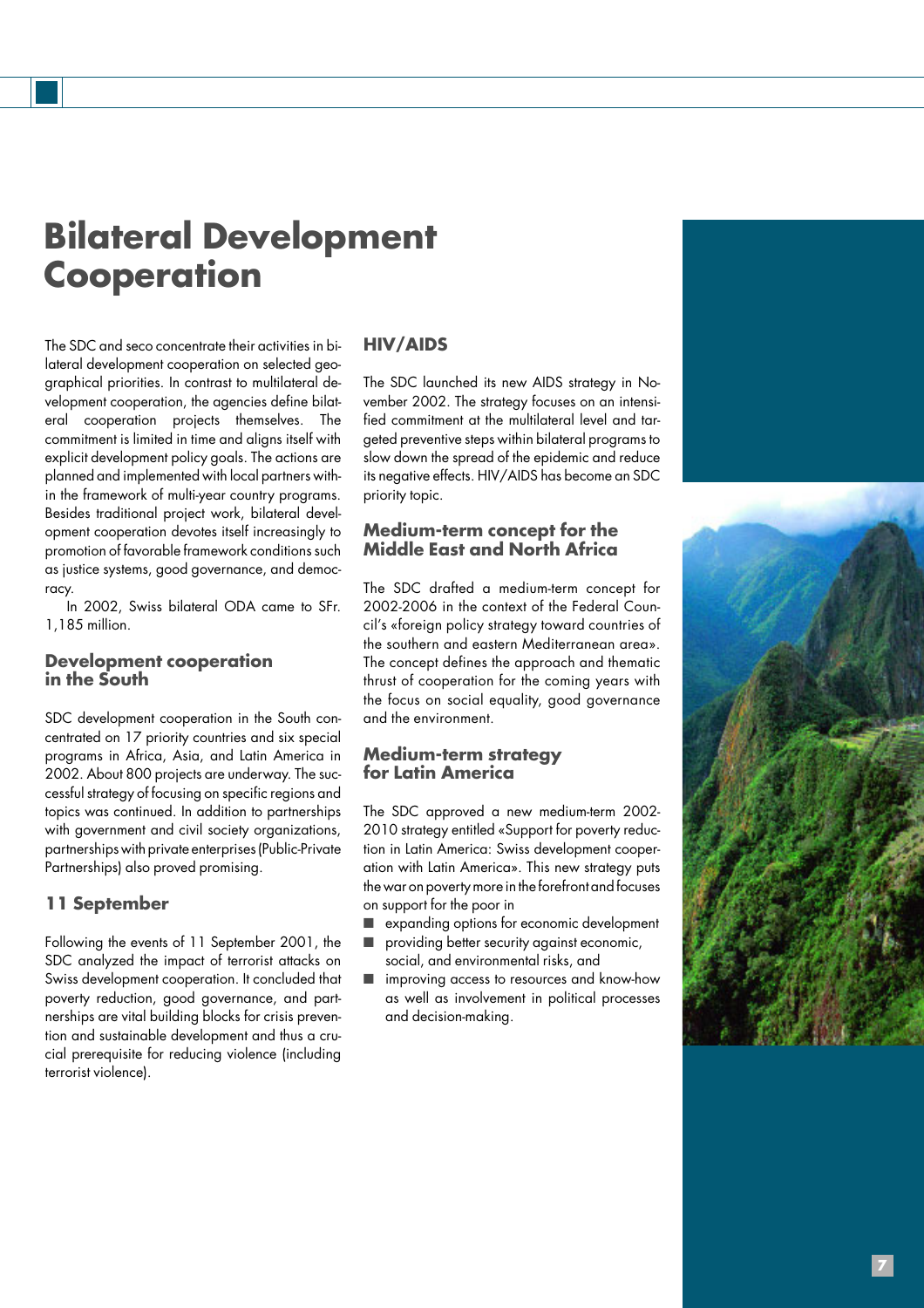

### **Afghanistan and Nepal**

The SDC Cooperation Office in Islamabad, Pakistan managed SDC programs in Afghanistan until 2001. In view of growing humanitarian needs, the SDC opened an office in Kabul in 2002. In the medium term, it is to supplement the humanitarian aid commitment with a limited program of bilateral development cooperation. Due to the conflict situation in Nepal, the SDC Nepal program was adapted in April 2002, adding the subjects of good governance and peace-building. Greater attention is to be given to reducing poverty.

#### **Cooperation with Eastern Europe and the CIS**

Since the mid-1990s the Balkans have posed the greatest challenge for Swiss cooperation with Eastern Europe and the CIS. Switzerland first responded to the war in the countries of the former Yugoslavia with humanitarian aid. Today it is committed to reconstruction aid in support of peace processes and consolidating the situation. Parliament agreed in the first half of 2002 to raise the current framework credit by SFr. 500 million. This credit is intended to fund technical and economic measures of the Eastern Europe and the CIS cooperation program until at least the end of 2004.

The SDC and seco fund about half the Swiss cooperation activities in Eastern Europe and the CIS. Besides Swiss embassies, about 13 Cooperation Offices support the two agencies and the implementation of their projects.

#### **South-East Europe**

Solution of the refugee problem is of crucial importance for the region as well as for Western Europe. There is still no definitive solution today for the slightly more than one million people. In close cooperation with the Federal Office for Refugees, the SDC conducts programs that enable the return and integration of refugees and internally-displaced people.

The Roma minority in Albania of around 70,000 people barely benefits from social services and state education. In three cities, the SDC supports the social reintegration of young people between 12 and 18, thus reducing the risk of delinquency and child or youth prostitution.

Medical emergency services in Romania have been reorganized nationwide with Swiss support. Successful cooperation in the health care sector also includes setting up Spitex (out-patient) services and training opportunities for various groups in the medical profession. Improved care for newborns is getting special attention.

The Center for Nuclear Security, CENS, in Bratislava began operations in September 2002. In the coming years monitoring officials from Eastern European and CIS countries will receive continued training here, and safety analyses of the operation of the aging atomic reactors will be carried out.

#### **Central Asia**

The newly-independent states of Central Asia are a cooperation priority for the SDC and seco – not least because of their presence in the Swiss voting group in the World Bank, IMF, and European Bank for Reconstruction and Development, EBRD. In the reporting year, resources were approved for the Central Asian common regional program for 2002- 2006 ranging in amounts from SFr. 18 - 21 million for the SDC and SFr. 30 - 33 million for seco annually.

An important area is the water sector for which a regional strategy 2002-2006 was approved. Swiss water projects were reviewed for their impact on peace (Peace and Conflict Impact Assessment). Activities in the Kyrgyz capital Bishkek related to the UN Year of Mountains were of regional importance – especially exhibits and events on sustainable management and the economic potential of Central Asia's mountain areas. Based on experiences of pilot activities, work began on implementing numerous new projects, e.g. in Tajikistan in the areas of good governance and health or the Regional Dialogue Development project.

Other examples of seco's commitment in Central Asia include the risk assessment of the Sarez natural dam in Tajikistan, reinforcement of the hydro-meteorological institute in Tashkent and introduction of a regional trade center.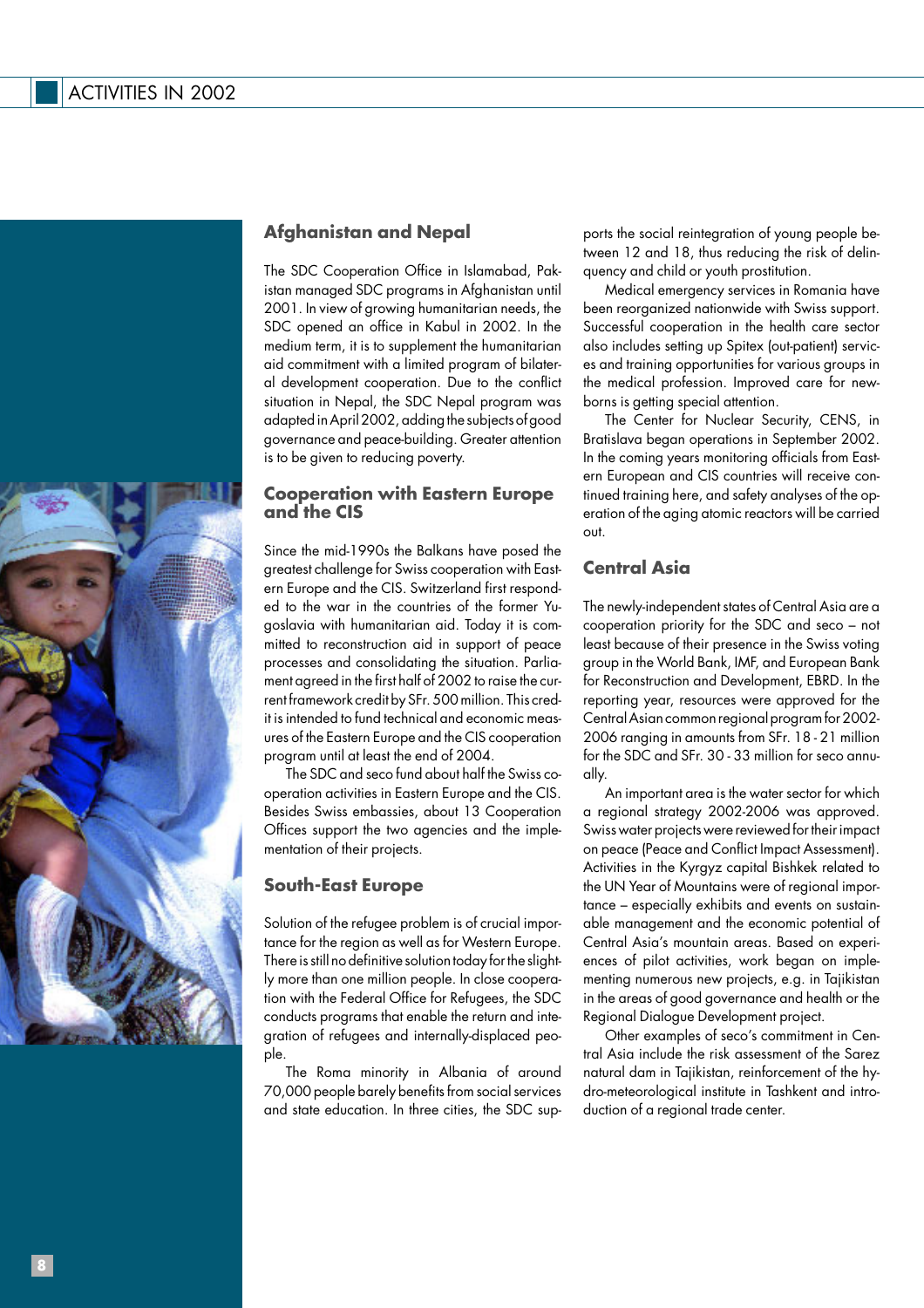# **South Caucasus**

In the South Caucasus, the transition from humanitarian aid to long-term reconstruction and integration of internally-displaced people linked with organizational and institutional development was intensified. The three priorities of cooperation in this region are good governance, the sustainable use of natural resources, and prevention or management of natural disasters. As a result of ongoing conflicts between Armenia and Azerbaijan over the Karabakh mountain area and between Georgia and its breakaway provinces Abkhazia and South Ossetia, the situation of internally-displaced persons became progressively more problematic. How these people (more than 1.5 million in the entire region) can be integrated within their new living area and be given economic prospects was a subject of detailed inquiry. After successful introduction of leasing laws in Central Asia, seco concentrated on the South Caucasus, specifically in supporting Azerbaijan in developing a leasing law. Establishing credit institutions in countries of the former Soviet Union is essential to economic development and the promotion of small and mediumsized businesses.

# **Economic cooperation with developing and transition countries**

Seco implements economic cooperation with developing and transition countries. This accounts for about 14% of Switzerland's official development assistance as well as 50% of its financial support for countries in Eastern Europe and the CIS.

To reduce poverty in the partner countries, economic cooperation is oriented towards the following crucial points:

- promoting the market economy as well as strong and sustainable growth;
- supporting reforms that bring about better integration of the partner countries in the world economy;
- promoting stronger implementation of the principle of good governance;
- increasing the mobilization of private resources in Switzerland and in the partner countries (multiplier effect by promoting private financing and Public-Private Partnerships, sharing investor risks and profits, etc.);
- intensifying the presence and position of Switzerland in multilateral development banks to better influence their policies and operations.

Economic cooperation concentrates on a limited number of developing and transition countries. This is done particularly to raise the coherence, effectiveness, and visibility of programs. Naturally Switzerland will also continue to support regional or multinational actions of special importance in



## **Example: Cleaner Production Center in Colombia**

In cooperation with the Swiss Federal Laboratories for Materials Testing and Research, EMPA, universities, and specialized Swiss firms, seco has built so-called Cleaner Production Centers in various countries. These centers promote the introduction and propagation of eco-efficient production and processing methods in the industry and service sectors. One example is the Centro Nacional de Producción Más Limpia y Tecnologías Ambientales in Medellin, Colombia, which carried out a study in 2002 into more ecologically sound production processes in a large dairy. The study showed a marked potential for savings in the drinking water and energy sectors as well as in waste management. Thanks to the study's recommendations, more than 300 million Colombian pesos (about SFr.185,000) can be saved each year.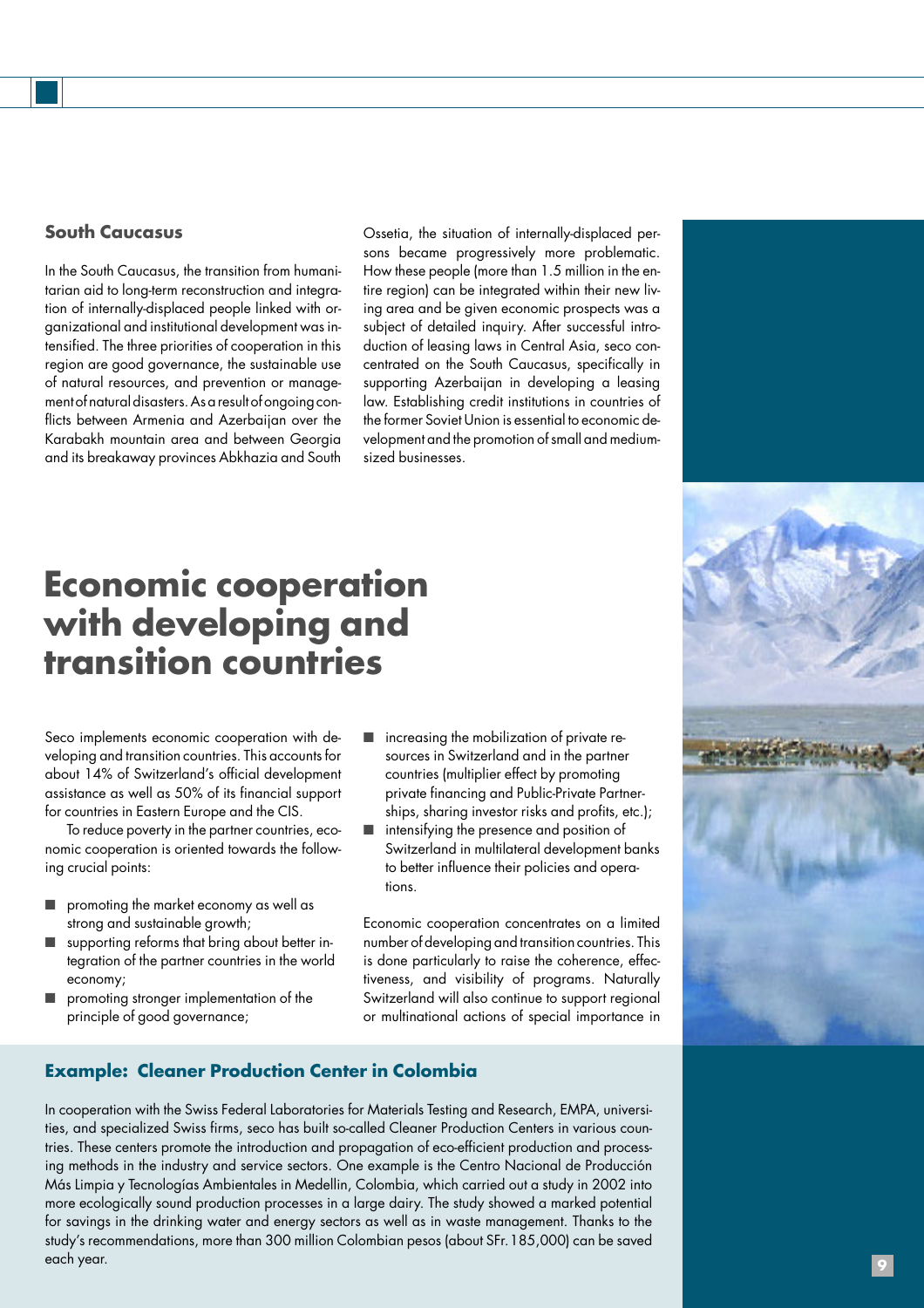

promoting trade and investment. The principle of subsidiarity applies. Measures carried out by partner countries themselves as well as by the private sector are not superseded but complemented by targeted aid services.

#### **«2006 Strategy» for economic cooperation**

Seco formulated the 2006 Strategy for its activities in the Department for Development and Transition in spring 2002. It analyzed and defined the frame of reference for the seco contribution in international development cooperation. The strategy confirmed the desire to reduce poverty through sustainable economic growth and to promote the integration of partner countries in world trade. Furthermore, special attention is devoted to political dialogue, formation of strategic partnerships and geographic concentration of aid. Strategy 2006 gives seco's Department for Development and Transition an up-to-date management tool enabling it to carry out its annual operational programs under optimal conditions. Moreover, it contributes to strengthening the effectiveness and efficiency of its activities.

### **Framework credit VI for economic and trade-policy measures**

In November 2002 the Federal Council submitted a request to Parliament to approve a framework credit of SFr. 970 million to carry on seco's economic and trade-policy measures for at least five more years.

The evaluation of projects and programs conducted in the past showed good results overall. Switzerland also received good grades for its economic and trade-policy measures in the international sphere – for instance, in connection with the OECD's country assessments in 2000. Seco can build largely on the 1996 framework defined by Parliament which enables optimization and consolidation as well as goal-oriented development of past measures to promote growth and to integrate partner countries within the world economy.

#### **Balance-of-payments assistance and debt relief measures**

In close cooperation with international financial institutions, Switzerland supports partner countries and will continue to do so through a series of macroeconomic measures including in particular budgetary assistance, debt relief and support for the financial sector.

Recipient countries are those with low incomes but which have introduced economic and structural reforms. Because the continuation of the reform process plays a decisive role in the success of budgetary assistance, payment depends on progress in key reforms planned by the government.

### **Infrastructure financing**

Sufficient attention to infrastructure in the areas of water, energy, transport, telecommunications and the environment is indispensable to spur creation and development of businesses and ultimately to contribute to a lasting reduction of poverty. Therefore seco wants to improve the basic infrastructure in developing and transition partner countries with specific projects and measures. Due to the great needs, the state alone cannot assume financing for such plans without the risk of cutting back important social programs and/or incurring massive debts. It is also vital to ensure the effectiveness and durability of this infrastructure thus enabling the most disadvantaged population groups to have increased access to these services.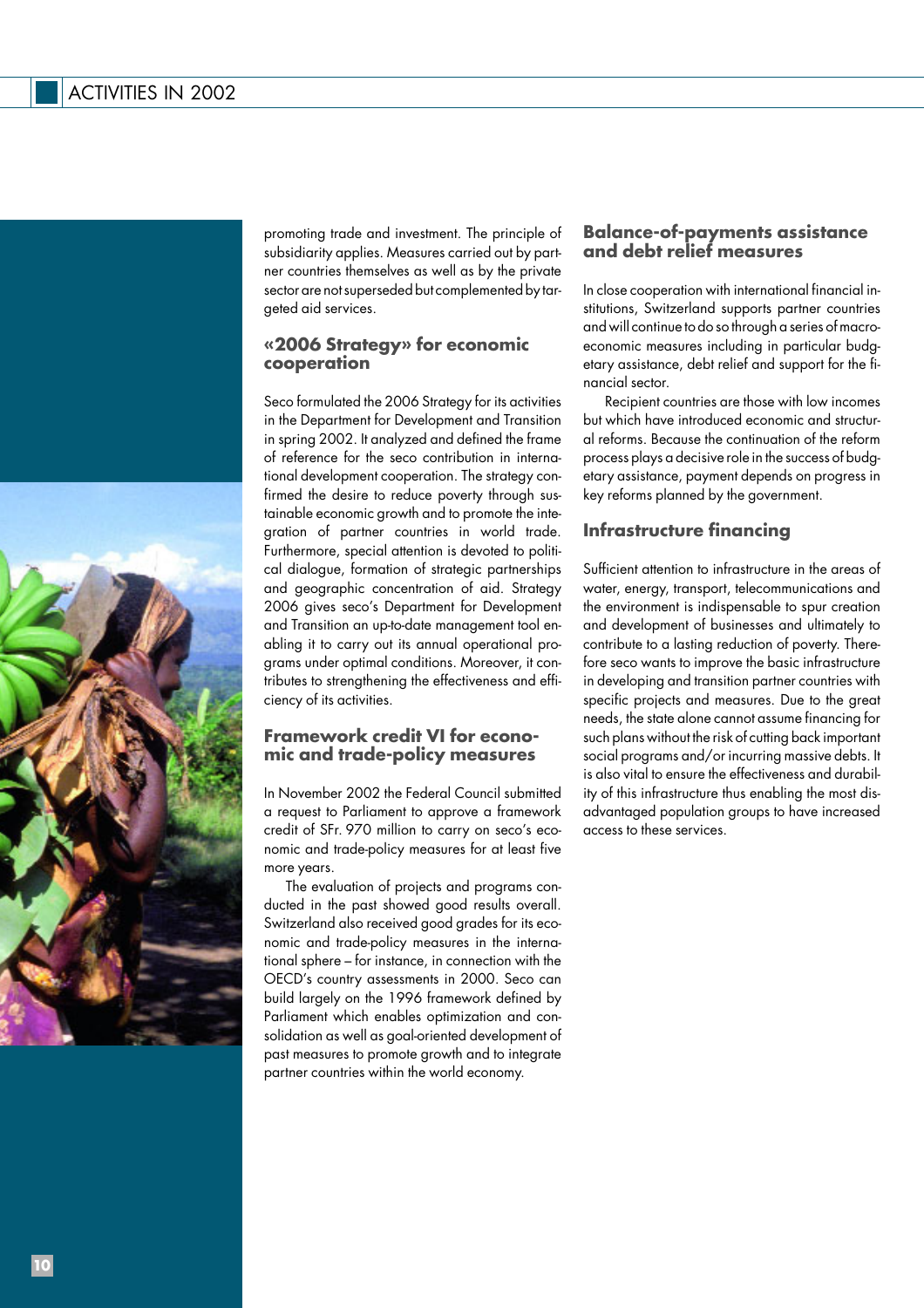# **Humanitarian Aid**

The SDC «Message on the Continuation of Switzerland's International Humanitarian Aid» forms the basis of a four-year SFr.1,500 million framework credit approved by Parliament. The Confederation's humanitarian aid activities pursue the goal of saving endangered human lives and easing suffering and at the same time express the Swiss people's solidarity and responsibility toward the victims.

Roughly one-third of the annual budget is spent on direct actions involving the Swiss Humanitarian Aid Unit, SHA, as well as on contributions to Swiss aid agencies. The remaining two-thirds are used for cooperation with international organizations (especially OCHA, UNHCR, and WFP) with about half going to UN programs, and the other half to the ICRC.

Worldwide crises and emergencies have, to some extent, pushed natural catastrophes into the background. Afghanistan, the Balkans, the Caucasus, the Middle East, Sierra Leone, Côte d'Ivoire, Angola, southern Africa, and south Sudan were the 2002 priorities for federal humanitarian aid. One exception was the severe flooding in Europe for which the Federal Council allocated an additional SFr. 50 million for emergency aid, reconstruction, and prevention.

With the aim of improving services in the field and supporting the Rapid Response Capacity, RRC, of UN organizations, additional rapid response teams, RRTs, were created and brought to operational readiness through a new recruiting and training program. RRTs are used in all catastrophes and crises – especially natural, environmental, and, increasingly, technological catastrophes.

After Switzerland's admission to the UN, the launch of the latest UN Consolidated Appeals Process, CAP, in the National Council chamber in Berne was Switzerland's first major UN event. The humanitarian challenges and priorities for 2003 were outlined in the presence of the UN's Deputy Secretary-General, Louise Fréchette, Federal Councilor Joseph Deiss, Swiss members of Parliament, representatives of UN humanitarian organizations, Swiss aid agencies, and diplomats from missions in Geneva representing more than 70 countries.

The SHA carried out around 360 missions abroad in 2002, reflecting a leveling off from the high number of missions in the previous year.



### **Example: Reconstruction in Afghanistan**

Switzerland intensified its 20-year-long involvement in Afghanistan allocating SFr. 20 million in aid in 2002 for the country's reconstruction effort. Most of the money was used by partner organizations such as the ICRC, UNHCR, and WFP as well as various NGOs for emergency aid and support for returnees and displaced persons (food, shelter, water, and community hygiene) as well as development-oriented humanitarian aid. The partners also had the services of experts from the SHA. The SDC has had a Cooperation Office in Kabul since February 2002.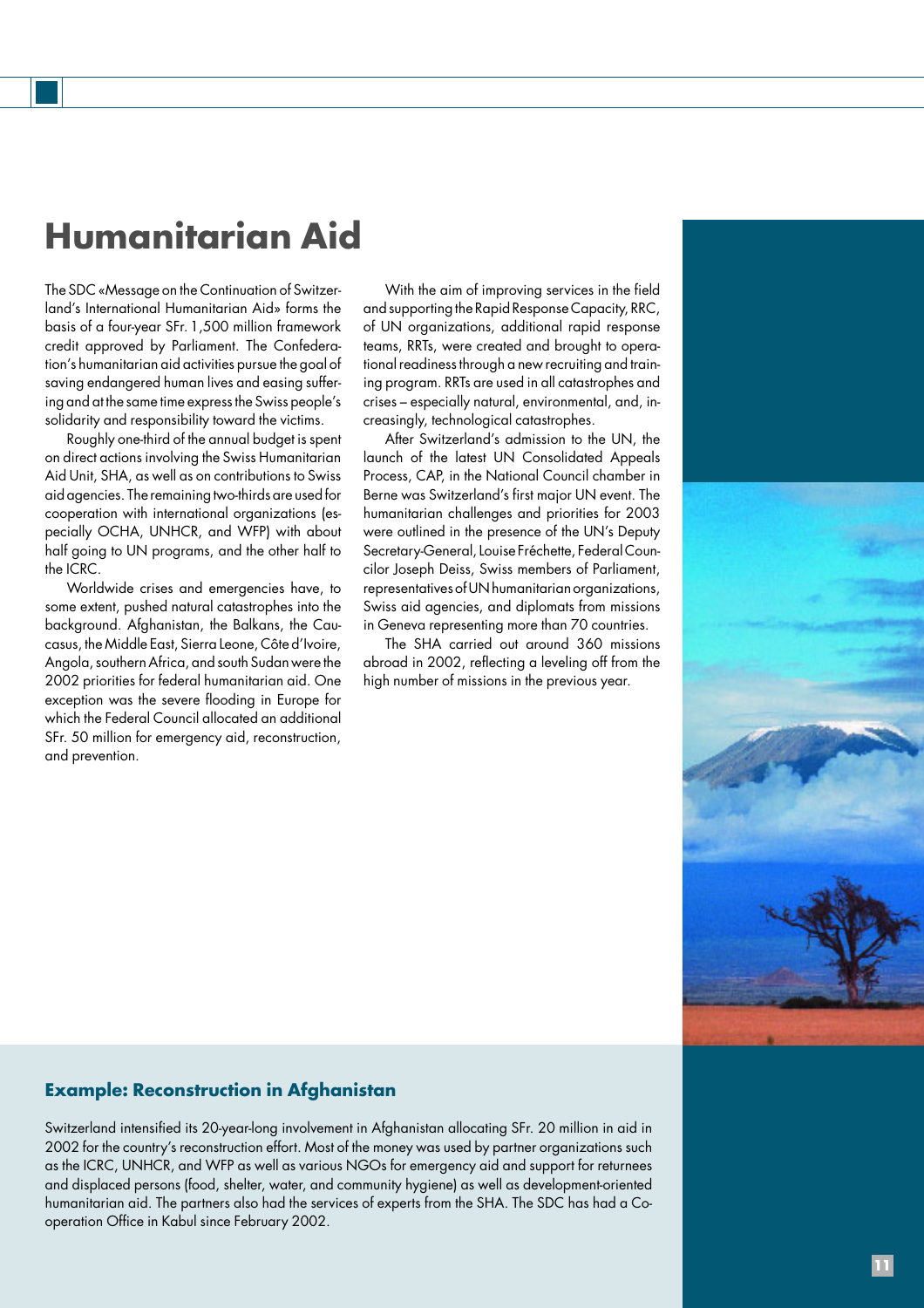# **Statistics 2002**

#### **Overview**

#### **Swiss official development assistance (ODA)**

| ■ Swiss ODA            | 13 |
|------------------------|----|
| ■ Trends of Swiss ODA  | 14 |
| Swiss multilateral ODA | 15 |
|                        |    |

#### **Bilateral expenditures by SDC/seco and ODA**

■ Geographical breakdown of SDC/seco expenditures and ODA 16/17

#### **SDC/seco expenditures**

| $\blacksquare$ SDC humanitarian aid                                 | 18 |
|---------------------------------------------------------------------|----|
| SDC bilateral development cooperation                               | 19 |
| $\blacksquare$ seco cooperation with developing countries           | 20 |
| $\blacksquare$ SDC/seco cooperation with Eastern Europe and the CIS | 21 |
| SDC/seco partners                                                   | 22 |

**Introduction** The federal law of 19 March 1976 on international development cooperation and humanitarian aid as well as the federal decree of 24 March 1995 concerning cooperation with the states of Eastern Europe are the legal foundation for development assistance of the Swiss Confederation. Two federal offices are responsible for the concept and implementation of the goals set down in the law. The **Swiss Agency for Development and Cooperation (SDC)** is in charge of projects and programs related to development cooperation, humanitarian aid and technical cooperation with Eastern Europe and the Commonwealth of Independent States (CIS). The **State Secretariat for Economic Affairs (seco)** is competent for economic and trade policy measures and financial cooperation with the countries of Eastern Europe and the CIS

The OECD defines **official development assistance (ODA)** 

- as the total of financial flows which
- originate in the public sector (Confederation, cantons and communes);
- aim essentially at promoting the economic and social development of the recipient countries;
- are granted at concessional conditions in the form of grants and loans at low rates of interest;
- are intended for developing countries or territories (present figure 152) as well as the multilateral organizations on the list drawn up by the OECD.

#### **Official assistance (OA)**

follows the same four criteria, but the list of recipient countries is different. Swiss official assistance goes to countries in transition, that is 12 countries of Eastern Europe and the Commonwealth of Independent States (CIS) as well as 22 more advanced developing countries and territories.

#### **ODA and SDC/seco expenditures**

Swiss international cooperation is measured in ODA for purposes of international comparison. Swiss ODA includes mainly SDC and seco expenditures but also those made by other federal offices, the cantons and communes. To calculate ODA requires statistical adjustments to take into account OECD directives. This means that a part of SDC/seco expenditures not going to developing countries do not appear in the ODA calculation.

Symbols  $0.0 =$  less than the unit shown  $=$  nil

More detailed figures are available on the SDC Internet site.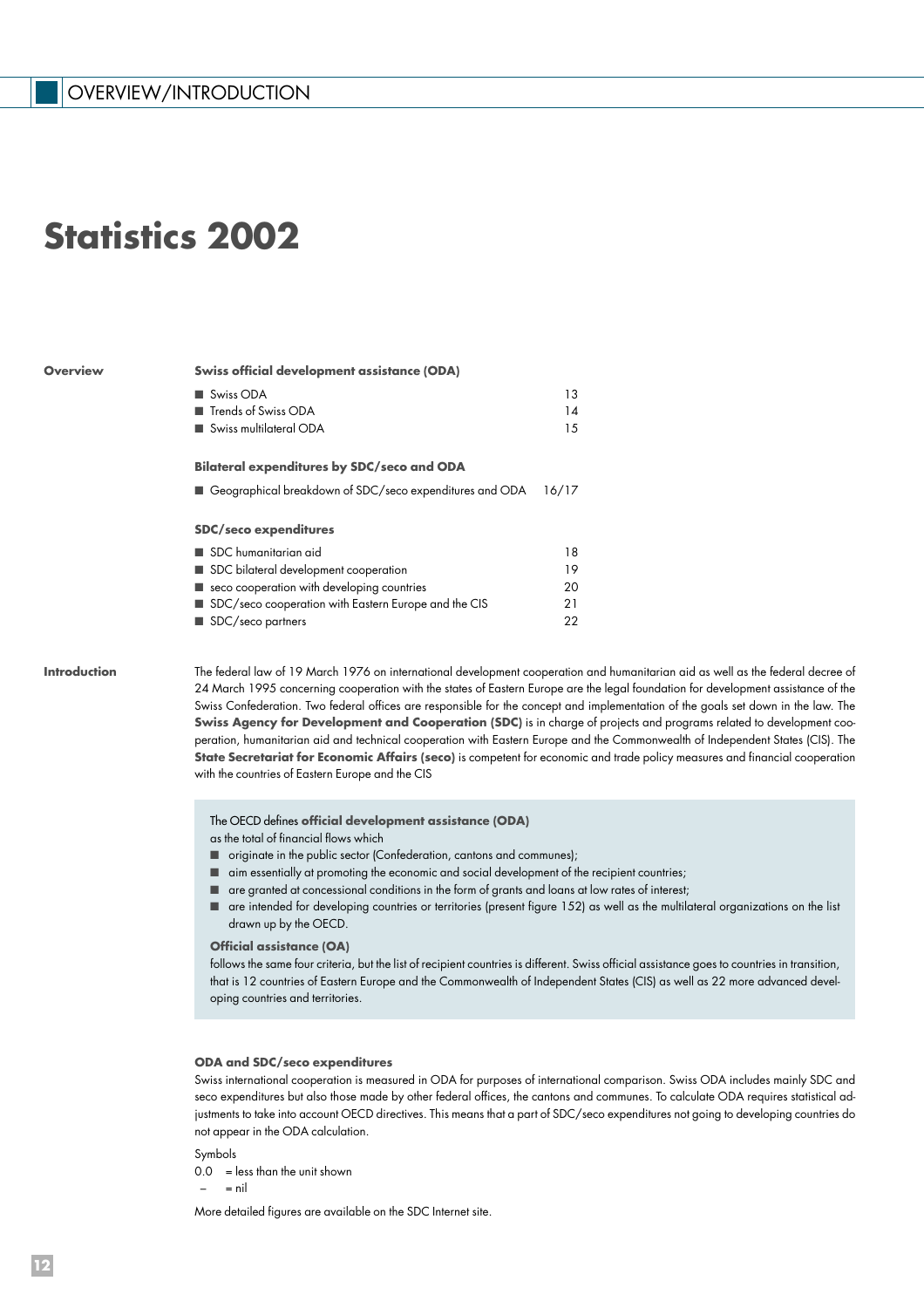**Swiss official assistance to developing countries (ODA) and countries in transition (OA) 2002 (mil. SFr.)**

|                                         |                                |                                 | 2002                |                    | 2001                |                    |
|-----------------------------------------|--------------------------------|---------------------------------|---------------------|--------------------|---------------------|--------------------|
|                                         | <b>Bilateral</b><br><b>ODA</b> | Multi-<br>lateral<br><b>ODA</b> | Total<br><b>ODA</b> | Total<br><b>OA</b> | Total<br><b>ODA</b> | Total<br><b>OA</b> |
| <b>Confederation</b>                    | 1'161.2                        | 275.2                           | 1'436.3             | 100.0              | 1'510.8             | 104.3              |
| <b>Swiss Agency for Development and</b> |                                |                                 |                     |                    |                     |                    |
| <b>Cooperation (SDC)</b>                | 843.5                          | 205.8                           | 1'049.3             | 66.3               | 1'175.4             | 45.8               |
| Humanitarian Aid                        | 237.6                          | 30.0                            | 267.5               | 32.8               | 250.4               | 9.4                |
| Development Cooperation                 | 539.4                          | 175.8                           | 715.2               | 1.6                | 860.1               | 1.7                |
| Cooperation with Eastern Europe and CIS | 66.6                           |                                 | 66.6                | 31.9               | 64.9                | 34.7               |
| <b>State Secretariat for Economic</b>   |                                |                                 |                     |                    |                     |                    |
| <b>Affairs (seco)</b>                   | 216.3                          | 14.7                            | 231.0               | 28.2               | 175.0               | 53.0               |
| Development Cooperation                 | 146.3                          | 14.7                            | 161.0               | 0.2                | 119.5               | 0.0                |
| Cooperation with Eastern Europe and CIS | 70.0                           |                                 | 70.0                | 28.0               | 55.5                | 53.0               |
| Other federal offices                   | 101.3                          | 54.7                            | 156.0               | 5.6                | 160.3               | 5.4                |
| <b>Cantons and communes</b>             | 23.7                           |                                 | 23.7                | 2.9                | 22.5                | 1.8                |
| Total                                   | 1'184.9                        | 275.2                           | 1'460.0             | 102.9              | 1'533.2             | 106.1              |

| Gross National Income<br>  (formerly GNP) | 462'320 | 450'597 |
|-------------------------------------------|---------|---------|
| ODA in % of GNI                           | 0.32%   | 0.34%   |

In the interests of assuring continuity in the statistics published in previous annual reports, this table includes all ODA and OA contributions according to the source of financing and major aid categories. Swiss ODA came to SFr. 1.46 billion in 2002, a drop from 2001. This decline took place mainly in the multilateral financial cooperation because of the delay in finalizing the 13th replenishment of funds of the International Development Association (IDA). The first Swiss contribution to IDA-13 initially planned for 2002 will therefore take place in 2003.





Graph 1 shows the development of ODA by major aid category and the relatively stable position occupied respectively by humanitarian aid (a little less than 20%), development cooperation (around 60%) and, since 1995, cooperation with the developing countries of Eastern Europe and the CIS (around 8%). Other contributions come from different federal offices, cantons and communes (on average 12%).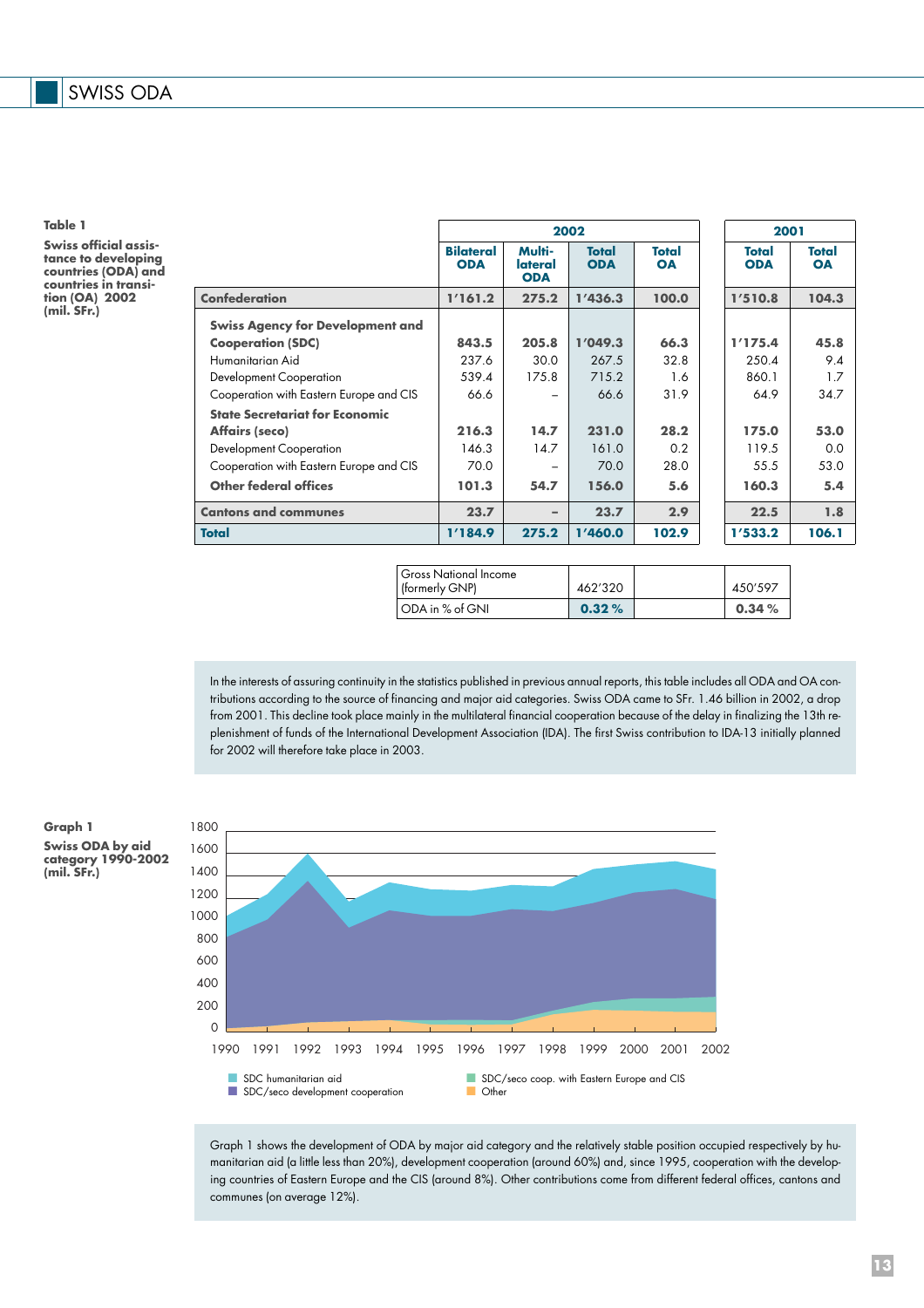**Table 2 Trends of Swiss ODA 1960-2002**

|                                                     |      |  |  | 1960 1970 1980 1990 1993 1994 1995 1996 1997 1998 1999 2000 2001 2002                                    |  |  |  |      |      |
|-----------------------------------------------------|------|--|--|----------------------------------------------------------------------------------------------------------|--|--|--|------|------|
| ODA (mil. SFr.)                                     |      |  |  | 15   130   423   1⁄041     1′172   1′343   1′281   1′269   1′320   1′307   1′462   1′503   1′533   1′460 |  |  |  |      |      |
| ODA in % of<br><b>GNI/GNP</b>                       |      |  |  | $0.04$   0.14   0.24   0.32     0.33   0.36   0.34   0.34   0.33   0.32   0.35   0.34   0.34   0.32      |  |  |  |      |      |
| ODA in % of<br>expenditures by<br>the Confederation | 0.58 |  |  | $1.66$   2.41   3.29     2.95   3.15   3.13   2.87   2.82   2.77   3.10   3.19                           |  |  |  | 3.05 | 2.87 |

Measured in percentage of gross national income (GNI, previously GNP), Swiss ODA increased sharply until 1990. It varyied between 0.33% and 0.35% during the next decade showing an exceptional increase in 1992 (0.45%) when Switzerland joined the Bretton Woods Institutions. For the reasons mentioned in Table 1, the decline in ODA in 2002 to 0.32% is a temporary slowdown along the road towards the Federal Council goal of 0.40% ODA in 2010.



Contrary to the long-term development in the case of Switzerland, ODA in percentage of GNI of the member countries of the Development Aid Committee (DAC) of the OECD has experienced an overall decline over the past 40 years. For several years, the rate has been stalled at between 0.22% and 0.24%. The average performance of the DAC (average of ODA/GNI percentages of different countries) has stabilized at 0.40%. Switzerland was 10th of 22 DAC countries in 2002.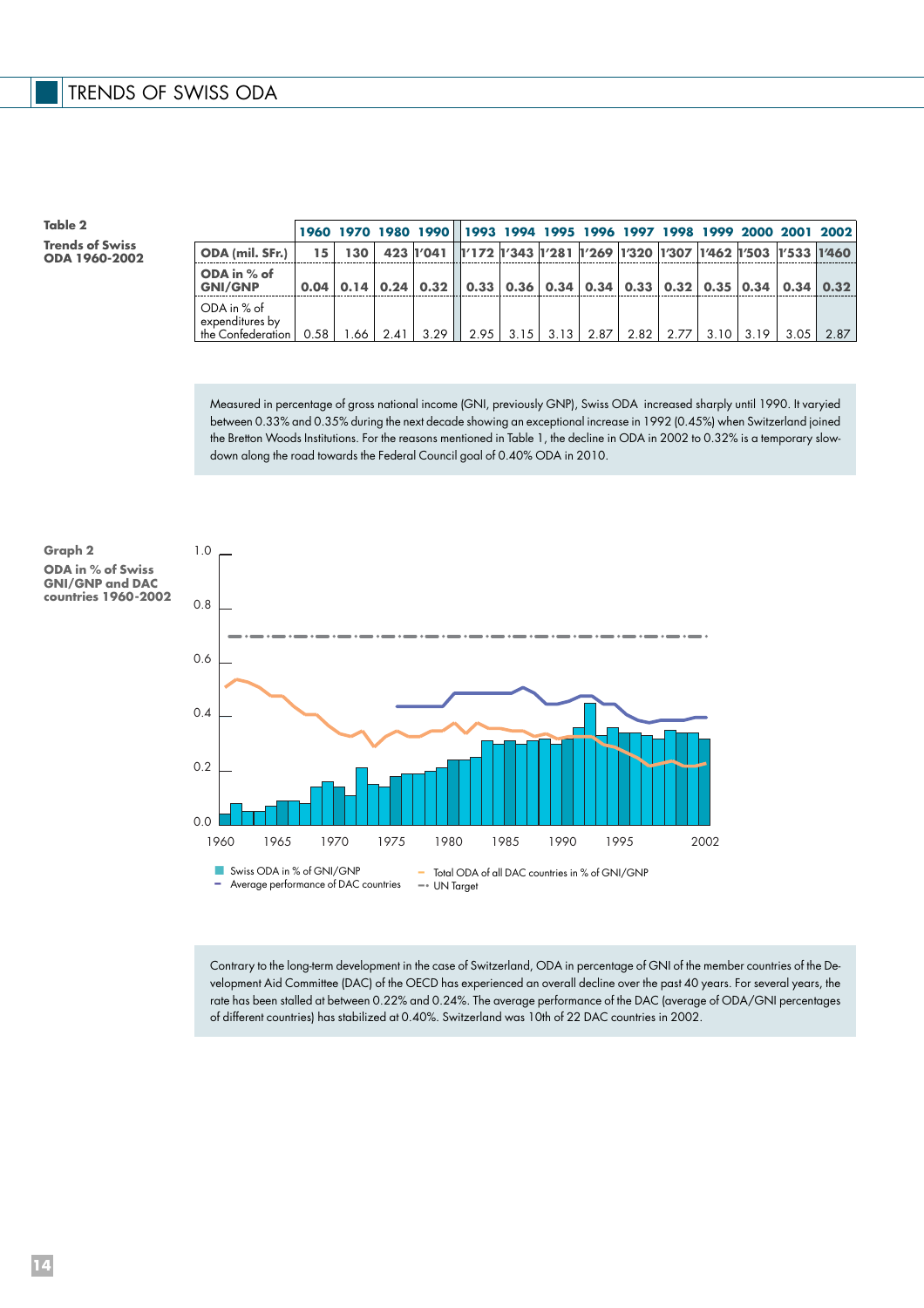**Swiss multilateral ODA 2002 (mil. SFr.)**

|                                                                              | 2002  | 2001  |
|------------------------------------------------------------------------------|-------|-------|
| <b>United Nations Organisations (UN)</b>                                     | 145.7 | 141.1 |
| UN Development Programme (UNDP)                                              | 52.0  | 52.0  |
| UN Children's Fund (UNICEF)                                                  | 18.0  | 17.0  |
| UN High Commissioner for Refugees (UNHCR)                                    | 13.5  | 13.0  |
| UN Population Fund (UNFPA)                                                   | 12.5  | 12.0  |
| UN Relief and Works Agency for Palestinian Refugees in the Near East (UNRWA) | 11.8  | 11.1  |
| Special programmes of the World Health Organisation (WHO)                    | 5.0   | 4.8   |
| Joint UN Programme on HIV/AIDS (UNAIDS)                                      | 4.0   | 4.0   |
| UN Office for the Coordination of Humanitarian Affairs (OCHA)                | 2.0   | 1.9   |
| UN Industrial Development Organization (UNIDO)                               | 1.9   | 1.8   |
| World Food Programme (WFP)                                                   | 1.5   | 1.5   |
| UN Development Fund for Women (UNIFEM)                                       | 0.8   | 0.8   |
| UN Volunteers Programme (UNV)                                                | 0.6   | 0.6   |
| UN Convention to Combat Desertification (UNCCD)                              | 0.6   | 0.5   |
| Other UN organizations                                                       | 21.5  | 20.1  |
| <b>Financial development institutions</b>                                    | 89.2  | 267.4 |
| African Development Bank (AfDB)                                              | 1.8   | 1.9   |
| African Development Fund (AfDF)                                              | 46.0  | 46.0  |
| Asian Development Bank (ADB)                                                 |       | 0.6   |
| Asian Development Fund (ADF)                                                 | 13.9  | 13.9  |
| Inter-American Development Bank (IDB)                                        | 1.5   | 1.6   |
| International Development Association (IDA)                                  |       | 140.0 |
| Heavily Indebted Poor Countries Fund (HIPC)                                  | 7.6   | 23.5  |
| IMF Poverty Reduction and Growth Facility (PRGF)                             | 9.5   | 8.5   |
| Trust Fund of the International Monetary Fund (IMF)                          | 6.5   | 7.2   |
| Multilateral Investment Guarantee Agency (MIGA)                              |       | 3.1   |
| International Fund for Agricultural Development Fund (IFAD)                  |       | 17.7  |
| Other financial development institutions                                     | 2.4   | 3.4   |
| Other multilateral institutions                                              | 40.2  | 36.5  |
| Global Environment Facility (GEF)                                            | 11.2  | 10.6  |
| Consultative Group for International Agricultural Research (CGIAR)           | 10.9  | 11.0  |
| International Tropical Timber Organisation (ITTO)                            | 4.4   |       |
| Intergovernmental Agency of la Francophonie (AIF)                            | 4.4   | 4.3   |
| Global Fund to fight Aids, Tuberculosis and Malaria (GFATM)                  | 3.5   | 5.0   |
| Montreal Protocol on Substances that deplete the Ozone Layer                 | 3.0   | 3.1   |
| World Conservation Union (IUCN)                                              | 1.8   | 1.2   |
| International Center for Diarrhoeal Disease Research (ICDDR)                 | 0.9   | 0.8   |
| Other multilateral institutions                                              | 0.2   | 0.4   |
| <b>Total multilateral ODA</b>                                                | 275.2 | 445.0 |

Multilateral ODA is the total of obligatory and general contributions to multilateral bodies on the OECD list. Switzerland pays around one-quarter of its multilateral ODA to United Nations agencies and funds specialized in development. In 2002, with the deferred first payment to IDA-13, more than 50% of multilateral ODA was allocated to U.N. institutions. Multilateral financial cooperation (World Bank, regional development banks and their funds) is a joint task of the SDC and seco, but the corresponding funds are included in the SDC budget. The figures shown in this table reflect the amount of the notes payable on demand to these financial institutions at the time of their deposit.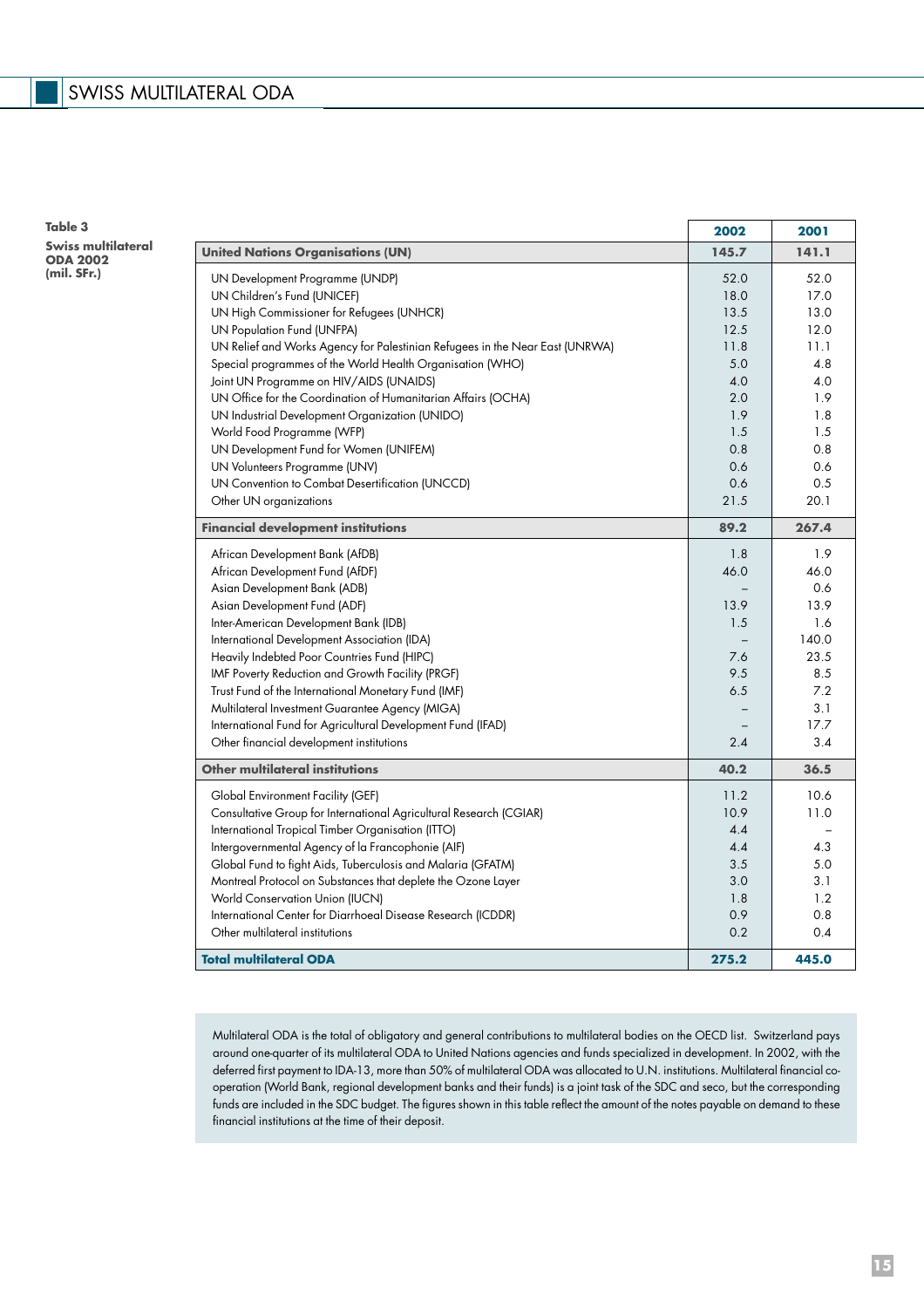**Geographical**

**breakdown of**

| <b>SDC/seco expendi-</b>     |                           |                              |                               |                              |                    |
|------------------------------|---------------------------|------------------------------|-------------------------------|------------------------------|--------------------|
| tures in 2002<br>(mil. SFr.) | <b>SDC</b><br>hum.<br>aid | <b>SDC</b><br>dev. &<br>East | seco<br>dev. &<br><b>East</b> | <b>Total</b><br>SDC/<br>seco | <b>ODA</b><br>2002 |
| Africa                       | 59.1                      | 153.7                        | 62.2                          | 275.0                        | 291.0              |
| Mozambique                   | 0.6                       | 20.2                         | 10.5                          | 31.2                         | 33.6               |
| Tanzania                     | 2.5                       | 18.5                         | 8.1                           | 29.0                         | 30.0               |
| Burkina Faso                 | 0.8                       | 16.7                         | 6.3                           | 23.7                         | 24.8               |
| Niger                        | 0.0                       | 13.8                         | $\overline{\phantom{0}}$      | 13.8                         | 13.9               |
| Chad                         | 0.3                       | 11.7                         |                               | 12.0                         | 12.1               |
| Mali<br>Ghana                | 0.1<br>0.2                | 10.6<br>0.7                  | 1.2<br>10.7                   | 11.9<br>11.5                 | 12.2<br>11.6       |
| South Africa                 | 0.4                       | 8.3                          | 0.7                           | 9.4                          | 9.5                |
| Madagascar                   | 1.2                       | 7.5                          |                               | 8.8                          | 9.2                |
| Angola                       | 8.2                       | 0.1                          |                               | 8.2                          | 9.2                |
| Benin                        | 0.4                       | 7.7                          |                               | 8.1                          | 8.2                |
| Egypt                        |                           | 1.7                          | 4.7                           | 6.4                          | 6.7                |
| Congo (D.R.)                 | 5.6                       | 0.5                          |                               | 6.1                          | 6.8                |
| Sudan                        | 5.7                       | 0.4                          | 0.0                           | 6.1                          | 8.0                |
| Rwanda                       | 2.3<br>0.1                | 3.7<br>5.4                   |                               | 6.0<br>5.5                   | 6.1<br>6.1         |
| Senegal<br>Côte d'Ivoire     | 1.7                       | 0.5                          | 2.5                           | 4.7                          | 5.0                |
| Sierra Leone                 | 4.5                       |                              |                               | 4.5                          | 4.6                |
| Cameroon                     | 0.1                       | 3.7                          | 0.0                           | 3.9                          | 4.6                |
| Burundi                      | 3.7                       | 0.0                          |                               | 3.8                          | 3.8                |
| Eritrea                      | 2.7                       | 0.0                          |                               | 2.7                          | 3.4                |
| Ethiopia                     | 1.6                       | 1.1                          |                               | 2.7                          | 3.3                |
| Liberia                      | 2.6                       |                              |                               | 2.6                          | 2.6                |
| Other countries              | 9.0                       | 8.5                          | 2.3                           | 19.8                         | 21.5               |
| Regions and unclassified     | 4.8                       | 12.4                         | 15.3                          | 32.5                         | 34.1               |
| Latin America                | 14.0                      | 82.1                         | 22.1                          | 118.2                        | 125.9              |
| Bolivia                      | 0.5                       | 14.8                         | 5.0                           | 20.3                         | 20.8               |
| Peru                         | 3.2                       | 12.0                         | 0.6                           | 15.8                         | 16.9               |
| Colombia                     | 4.3                       | 3.4                          | 3.3                           | 10.9                         | 12.6               |
| Ecuador                      | 0.1                       | 9.1                          |                               | 9.2                          | 9.8                |
| Nicaragua<br>El Salvador     | 0.8<br>1.5                | 8.3<br>4.6                   |                               | 9.0<br>6.1                   | 9.6<br>6.3         |
| Haiti                        | 0.1                       | 3.5                          |                               | 3.6                          | 4.1                |
| Brazil                       | 1.7                       | 1.4                          | 0.3                           | 3.4                          | 4.3                |
| Honduras                     | 0.0                       | 2.7                          |                               | 2.7                          | 2.7                |
| Guatemala                    |                           | 2.0                          | 0.3                           | 2.4                          | 2.7                |
| Other countries              | 1.5                       | 5.8                          | 1.3                           | 8.6                          | 9.6                |
| Regions and unclassified     | 0.5                       | 14.4                         | 11.3                          | 26.2                         | 26.4               |
| Asia                         | 49.3                      | 176.1                        | 65.1                          | 290.4                        | 293.3              |
| India                        | 1.6                       | 32.2                         | 7.0                           | 40.8                         | 36.7               |
| Nepal                        | 1.9                       | 20.4                         |                               | 22.3                         | 22.4               |
| Kyrgyzstan                   | 0.0                       | 9.0                          | 12.3                          | 21.3                         | 21.5               |
| Bangladesh<br>Afghanistan    | 0.9<br>16.9               | 19.9<br>2.9                  | 0.0                           | 20.7<br>19.9                 | 21.0<br>20.6       |
| Vietnam                      | 0.4                       | 13.1                         | 5.5                           | 19.0                         | 19.3               |
| China                        | 2.0                       | 2.5                          | 11.9                          | 16.4                         | 16.6               |
| Pakistan                     | 0.2                       | 15.1                         |                               | 15.4                         | 15.4               |
| Palestine                    | 2.1                       | 8.7                          |                               | 10.8                         | 12.8               |
| Indonesia                    | 2.1                       | 4.0                          | 3.5                           | 9.6                          | 9.8                |
| Azerbaijan                   | 0.2                       | 0.3                          | 8.0                           | 8.6                          | 8.8                |
| Tajikistan                   | 1.5                       | 5.4                          | 1.1                           | 8.0                          | 8.1                |
| Bhutan                       | -                         | 6.9                          |                               | 6.9                          | 7.0                |
| Georgia                      | 3.8                       | 2.5                          | 0.0                           | 6.2                          | 7.0                |
| Korea (North)                | $1.4$                     | 3.9                          |                               | 5.3                          | 5.3                |
| Cambodia                     | 0.4                       | 4.4                          |                               | 4.8                          | 5.0                |
| Uzbekistan<br>Sri Lanka      | 0.3<br>3.2                | 0.7<br>1.1                   | 3.8                           | 4.8<br>4.3                   | 5.3<br>4.8         |
| Iraq                         | 3.8                       |                              | $\overline{\phantom{0}}$      | 3.8                          | 3.8                |
| Armenia                      | 1.0                       | 2.5                          |                               | 3.5                          | 3.6                |
| Other countries              | 5.4                       | 7.6                          | 2.1                           | 15.2                         | 15.2               |
| Regions and unclassified     |                           | 12.9                         | 9.9                           | 22.8                         | 23.0               |



|                                    | <b>SDC</b><br>hum.<br>aid | <b>SDC</b><br>dev. &<br>East | seco<br>dev. &<br><b>East</b> | <b>Total</b><br>SDC/<br>seco | <b>ODA</b><br>2002 |
|------------------------------------|---------------------------|------------------------------|-------------------------------|------------------------------|--------------------|
| <b>Europe</b>                      | 64.2                      | 64.2                         | 39.0                          | 167.4                        | 127.1              |
| Russia                             | 14.4                      | 5.0                          | 6.3                           | 25.7                         |                    |
| Bosnia and Herzegovina             | 0.5                       | 10.9                         | 7.0                           | 18.3                         | 24.6               |
| Albania                            | 0.3                       | 5.8                          | 7.4                           | 13.5                         | 14.4               |
| Czech Republic                     | 9.9                       |                              | 0.0                           | 9.9                          |                    |
| Macedonia                          | 0.9                       | 4.2                          | 4.1                           | 9.2                          | 9.7                |
| Bulgaria                           | 0.3                       | 7.9                          |                               | 8.2                          |                    |
| Romania                            | 0.1                       | 6.6                          |                               | 6.8                          |                    |
| Ukraine                            | 0.8                       | 3.9                          | 1.5                           | 6.2                          |                    |
| Slovakia                           | 4.0                       | 0.0                          | 0.1                           | 4.1                          |                    |
| Other countries                    | 22.1                      | 5.2                          |                               | 27.3                         | 15.4               |
| Regions and unclassified           | 10.8                      | 14.8                         | 12.6                          | 38.3                         | 63.0               |
| <b>Unclassifed</b><br>by continent | 99.6                      | 163.5                        | 53.6                          | 316.7                        | 347.6              |
| <b>Total 2002</b>                  | 286.2                     | 639.5                        | 242.0                         | 1167.7                       | 1184.9             |
| <b>Total 2001</b>                  | 231.3                     | 623.7                        | 205.0                         | 1060.0                       | 1088.2             |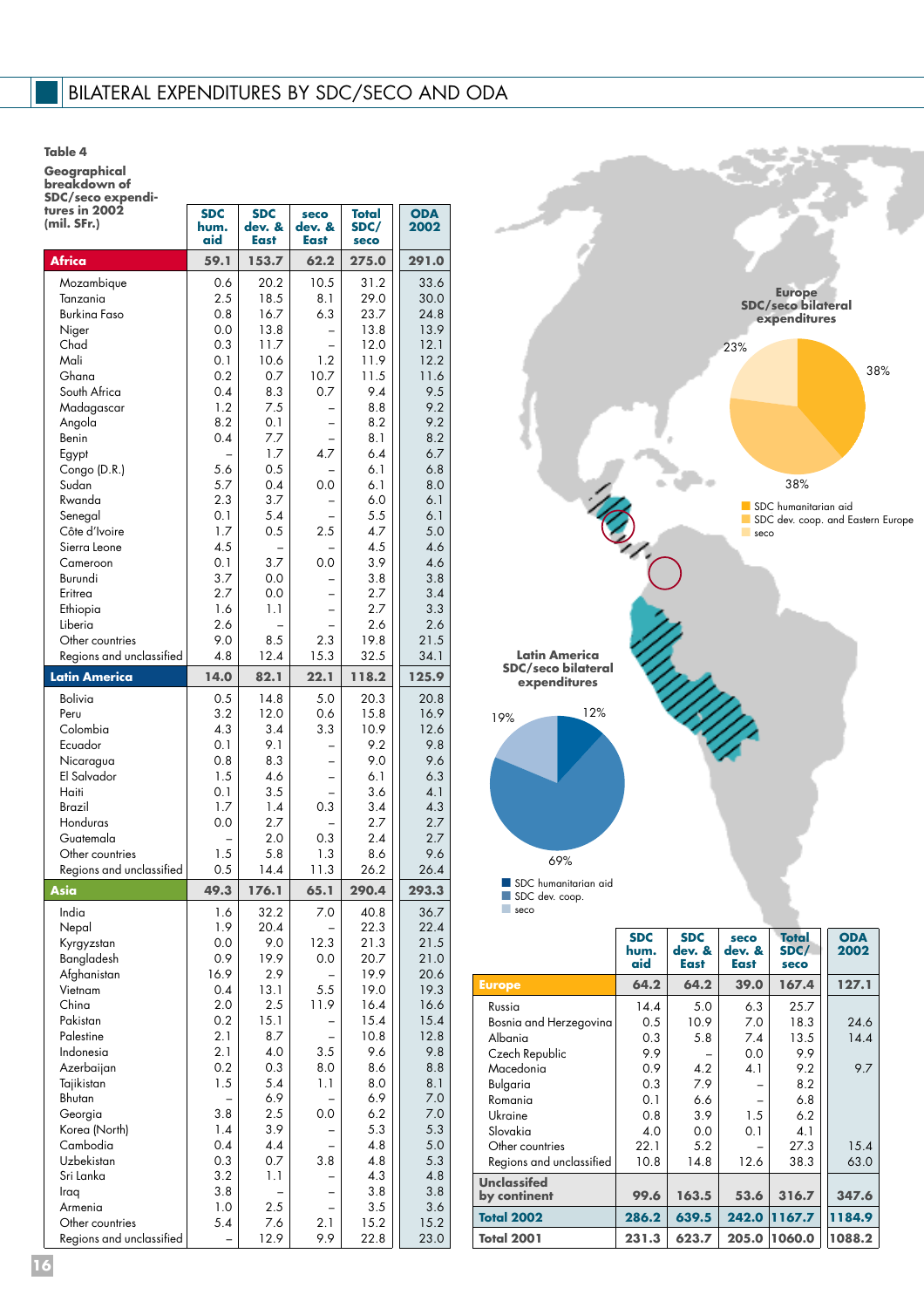





SDC's 17 priority countries and four special development cooperation programs

seco's 28 priority countries (16 developing countries and 12 transition countries)

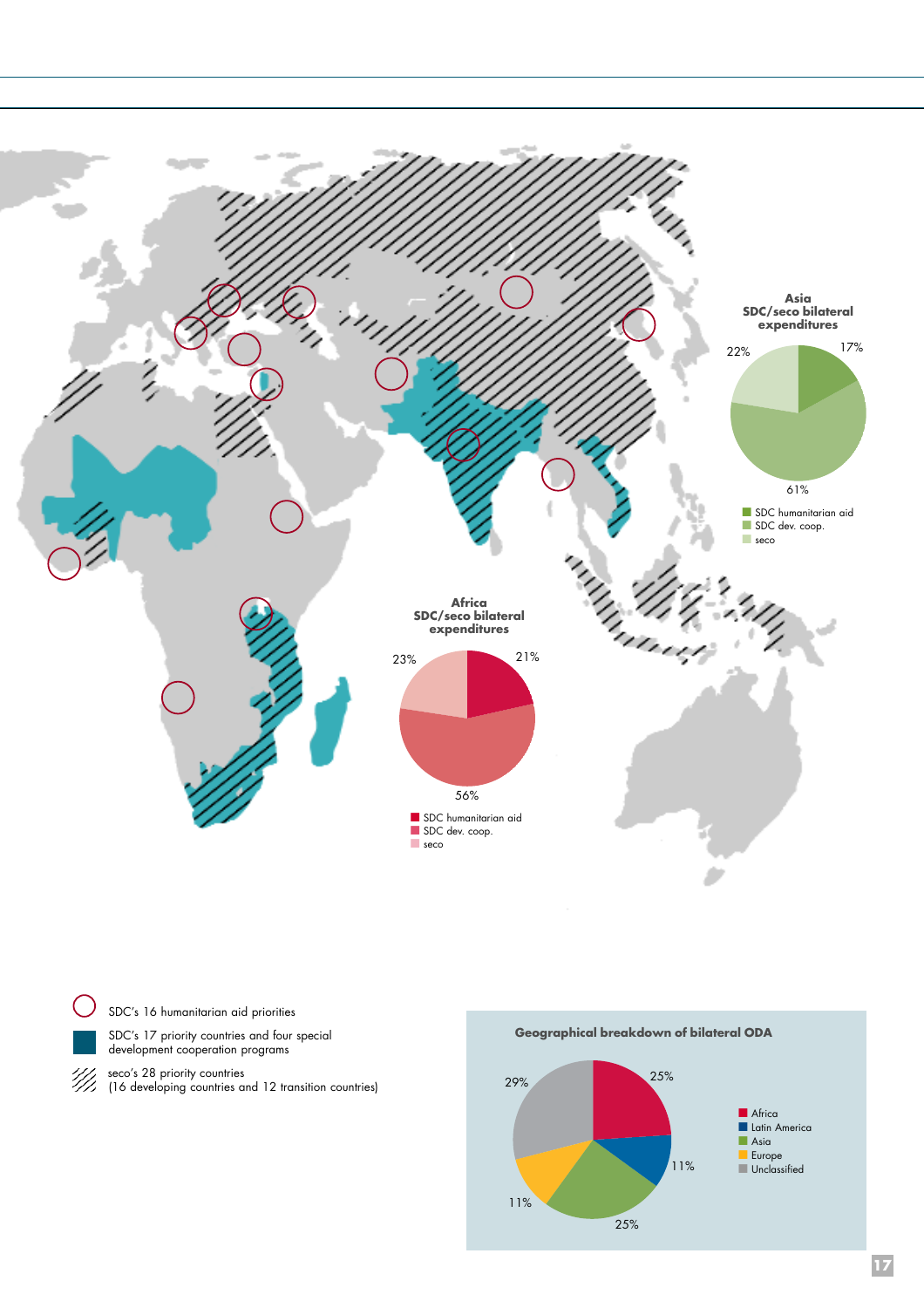#### **Table 5 SDC humanitarian aid 2002 (mil. SFr.)**

|                                                                                          | <b>General</b> | <b>Specific</b><br>contributions contributions | <b>Food</b><br>aid | <b>Total</b> |
|------------------------------------------------------------------------------------------|----------------|------------------------------------------------|--------------------|--------------|
| <b>International organizations</b>                                                       | 30.0           | 44.2                                           | 19.7               | 93.8         |
| World Food Programme (WFP)                                                               | 1.5            | 14.4                                           | 18.9               | 34.8         |
| UN High Commissioner for Refugees (UNHCR)                                                | 13.5           | 14.8                                           |                    | 28.3         |
| UN Relief and Works Agency for Palestinian                                               |                |                                                |                    |              |
| Refugees in the Near East (UNRWA)                                                        | 11.8           | 0.6                                            |                    | 12.5         |
| UN Office for the Coordination of                                                        |                |                                                |                    |              |
| Humanitarian Affairs (OCHA)                                                              | 2.0            | 3.7                                            |                    | 5.7          |
| UN Children's Fund (UNICEF)                                                              |                | 2.3                                            |                    | 2.3          |
| Other international organizations                                                        | 1.1            | 8.3                                            | 0.8                | 10.2         |
| <b>Organizations of the International</b><br><b>Red Cross and Red Crescent</b>           | 68.8           | 23.2                                           |                    | 92.0         |
| International Committee of the Red Cross (ICRC)<br>International Federation of Red Cross | 68.8           | 19.6                                           |                    | 88.4         |
| and Red Crescent Societies (IFRCS)                                                       |                | 3.6                                            |                    | 3.6          |
| <b>Swiss NGOs</b>                                                                        | -              | 75.4                                           | 12.0               | 87.4         |
| Direct actions by the Swiss Humanitarian<br>Aid Unit (SHA)                               |                | 42.6                                           | 0.3                | 42.9         |
| <b>Total humanitarian aid 2002</b>                                                       | 98.8           | 185.4                                          | 32.0°              | 316.2        |
| <b>Total humanitarian aid 2001</b>                                                       | 96.5           | 132.3                                          | 31.0               | 259.9        |

T

Ī

Т

٦

a) This figure includes 18 million SFr. of Swiss dairy products and 14 million SFr. of grains.

Following the floods in Germany, Austria, the Czech Republic, Slovakia and Russia and in Southeast Asia in the summer of 2002, a supplementary credit of SFr. 50 million was granted for humanitarian aid activities. More than half of this amount was used for direct actions with the civil authorities in the involved countries.

#### **Table 6 Missions of Swiss Humanitarian Aid Unit (SHA) 2002**

|                                      | <b>Africa</b> |                                                            |       | Latin<br><b>America</b> | Asia                      |                   |                                            | <b>Europe</b>     |           | Unclassified <sup>®</sup> | <b>Total</b>              |                    |
|--------------------------------------|---------------|------------------------------------------------------------|-------|-------------------------|---------------------------|-------------------|--------------------------------------------|-------------------|-----------|---------------------------|---------------------------|--------------------|
| <b>Areas of specialization</b>       | Total         | lof whichl<br>missions second- missions second-<br>mentsbl | Total | of whichl<br>ments      | Total<br>missions second- | of which<br>ments | Total<br>missions second- missions second- | of which<br>ments | Total     | of which<br>ments         | Total<br>missions second- | lof which<br>ments |
| Logistics                            | 26            | 15                                                         | 3     |                         | 16                        | 2                 | 42                                         | 4                 | 19        | -                         | 106                       | 21                 |
| Construction                         | 20            | 10                                                         | 4     |                         | 17                        | 10                | 39                                         | 5                 | 8         | -                         | 88                        | 25                 |
| Medicine                             | 26            | $\overline{2}$                                             |       |                         |                           |                   | 15                                         |                   |           | -                         | 49                        | 3                  |
| Drinking water/sanitation            | 6             | 5                                                          |       |                         | 4                         | ⊿                 | 10                                         |                   |           |                           | 22                        | 9                  |
| Ecology                              |               |                                                            |       |                         |                           |                   |                                            |                   |           |                           | 3                         |                    |
| Communications                       |               |                                                            | 6     |                         | 3                         |                   | 7                                          |                   | ⊿         | -                         | 21                        |                    |
| Prevention/Preparedness              | 4             |                                                            |       |                         |                           |                   |                                            |                   | 24        | -                         | 30                        |                    |
| Information                          |               |                                                            |       |                         |                           |                   | 6                                          |                   |           |                           | 8                         |                    |
| Environment/Atomic,                  |               |                                                            |       |                         |                           |                   |                                            |                   |           |                           |                           |                    |
| biological, chemical (ABC)           |               |                                                            |       |                         | $\overline{2}$            |                   | 11                                         |                   | 3         |                           | 16                        |                    |
| Rescue                               |               |                                                            |       |                         | 6                         |                   | 9                                          |                   | 19        | -                         | 34                        |                    |
| <b>Total missions</b>                | 84            | 33                                                         | 13    | -                       | 51                        | 17                | 140                                        | 9                 | 89        | -                         | 377                       | 59                 |
| <b>Total days of</b><br>intervention |               | 9'716 5'182 1'588                                          |       |                         | 3'779                     |                   | 1'499 9'992                                |                   | 558 3'297 |                           | $-28'372'7'239$           |                    |

a) Unclassified: contracts for work in Switzerland connected with projects abroad.

b) Secondments: SHA members seconded to international organizations.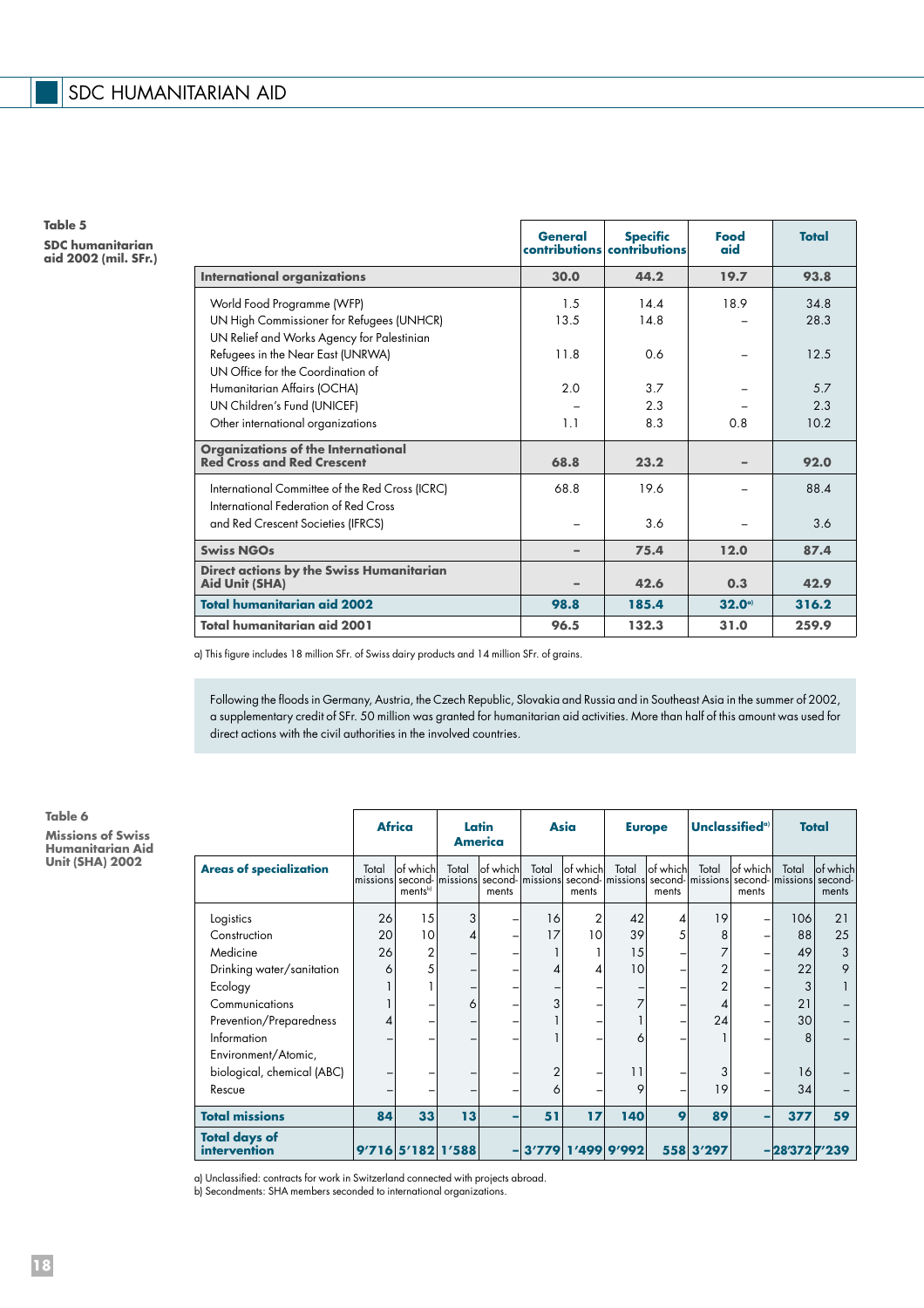**Table 7 SDC bilateral development cooperation by sectors 2002 (mil. SFr.)**

|                                                      | Agriculture | infrastructure,<br>transport<br>Water, | Environment | population<br>Health, | culture<br>Education,<br>arts <sub>1</sub> | financial sector<br>Private sector, | management<br><b>Public sector</b> | Multi-sectoral | <b>Total</b> |
|------------------------------------------------------|-------------|----------------------------------------|-------------|-----------------------|--------------------------------------------|-------------------------------------|------------------------------------|----------------|--------------|
| Africa                                               | 21.9        | 22.5                                   | 5.7         | 24.4                  | 18.9                                       | 6.9                                 | 12.0                               | 41.5           | 153.7        |
| Mozambique                                           | 1.2         | 6.2                                    | 1.0         | 2.3                   | 0.4                                        | 0.1                                 | 2.8                                | 6.3            | 20.2         |
| Tanzania                                             | 1.3         | 5.7                                    | 0.0         | 8.5                   | 0.1                                        | 0.1                                 | 0.4                                | 2.4            | 18.5         |
| <b>Burking Faso</b>                                  | 0.3         | 3.1                                    | 0.0         | 0.2                   | 2.9                                        | 1.9                                 | 1.2                                | 7.0            | 16.7         |
| Niger                                                | 3.3         | 2.7                                    | 0.0         | 0.2                   | 0.7                                        | 0.1                                 | 0.9                                | 5.9            | 13.8         |
| Chad                                                 | 1.4         | 2.8                                    |             | 1.6                   | 0.0                                        | 0.1                                 | 0.0                                | 5.7            | 11.7         |
| Mali                                                 | 2.5         | 0.7                                    | 0.4         | 1.6                   | 0.2                                        | 1.9                                 | 1.8                                | 1.5            | 10.6         |
| South Africa                                         | $-1.2$      | 0.9                                    | 0.0         | 0.5                   | 3.6                                        | $-0.2$                              | 2.5                                | 2.1            | 8.3          |
| Benin                                                | 0.2         | $-0.4$                                 | 0.0         | 1.5                   | 3.5                                        | 0.9                                 | $-0.1$                             | 2.1            | 7.7          |
| Madagascar                                           | 7.2         | $-0.1$                                 | 0.0         | 0.0                   | 0.1                                        | 0.1                                 |                                    | 0.3            | 7.5          |
| Rwanda                                               | 0.1         | 0.1                                    | 0.0         | 1.5                   | 0.3                                        | 0.0                                 | 0.8                                | 0.9            | 3.7          |
| <b>Latin America</b>                                 | 18.8        | 7.2                                    | 10.4        | 4.2                   | 8.8                                        | 13.7                                | 4.8                                | 14.2           | 82.1         |
| Nicaragua/Central America                            | 6.3         | 2.0                                    | 1.1         | 0.0                   | 0.8                                        | 2.3                                 | 1.1                                | 3.2            | 16.9         |
| Bolivia                                              | 2.6         | 0.0                                    | 1.2         | 0.7                   | 1.4                                        | 4.7                                 | 1.4                                | 2.8            | 14.8         |
| Peru                                                 | 2.4         | 1.7                                    | 0.9         | 0.8                   | 2.4                                        | 2.4                                 | $-0.2$                             | 1.6            | 12.0         |
| Ecuador                                              | 2.1         | 0.0                                    | 1.4         | 0.4                   | 0.1                                        | 2.1                                 | 0.4                                | 2.5            | 9.1          |
| Asia                                                 | 35.9        | 22.2                                   | 19.8        | 6.4                   | 22.2                                       | 12.0                                | 10.5                               | 23.0           | 152.0        |
| India                                                | 11.9        | 0.1                                    | 5.6         | 0.4                   | 1.7                                        | 6.4                                 | 0.7                                | 5.3            | 32.2         |
| Nepal                                                | 3.3         | 8.6                                    | 2.1         | 1.1                   | 1.4                                        | 1.0                                 | 0.9                                | 2.0            | 20.4         |
| Bangladesh                                           | 4.5         | 5.1                                    | 0.2         | 0.8                   | 5.6                                        | 1.8                                 |                                    | 1.9            | 19.9         |
| Pakistan                                             | 3.2         | 1.5                                    | 2.9         | 0.0                   | 3.1                                        | 0.3                                 | 1.7                                | 2.3            | 15.1         |
| Vietnam                                              | 1.1         | 3.8                                    | 3.1         | 0.2                   | 1.6                                        | 0.6                                 | 2.3                                | 0.4            | 13.1         |
| Palestine                                            |             | 0.0                                    | 0.8         | 0.3                   | 3.9                                        | -                                   |                                    | 3.7            | 8.7          |
| Bhutan                                               | 2.9         | 0.6                                    | 0.0         | 0.0                   | 2.6                                        | -                                   | 0.4                                | 0.3            | 6.9          |
| <b>Europe</b>                                        | 1.6         | $\overline{a}$                         | 0.1         | $\overline{a}$        | 1.3                                        | 0.0                                 | $\overline{\phantom{0}}$           | 1.0            | 4.0          |
| <b>Unclassifed by continent</b>                      | 4.8         | 3.7                                    | 15.7        | 10.6                  | 10.0                                       | 5.1                                 | 4.2                                | 95.1           | 149.2        |
| <b>SDC bilateral development</b><br>cooperation 2002 | 82.9        | 55.6                                   | 51.7        | 45.7                  | 61.1                                       | 37.7                                | 31.5                               | 174.7          | 540.9        |
| <b>SDC bilateral development</b><br>cooperation 2001 | 76.8        | 62.2                                   | 49.4        | 54.3                  | 54.1                                       | 46.4                                | 28.9                               | 152.1          | 524.1        |

This table shows the distribution of funds for development cooperation programs and projects in the 17 priority countries and regions and the four special SDC programs. SDC priority countries are long-time partners with whom collaborative programs have developed over many years. They are a frame of reference for the sectoral orientation of activities.

Besides the sectors in this table, the SDC focusses its activities on five key topics: prevention and resolution of conflicts, good governance, income generation, social justice and the sustainable use of natural resources. It is planned to publish later on quantitative follow-up indicators of the SDC's thematic goals which are now being prepared.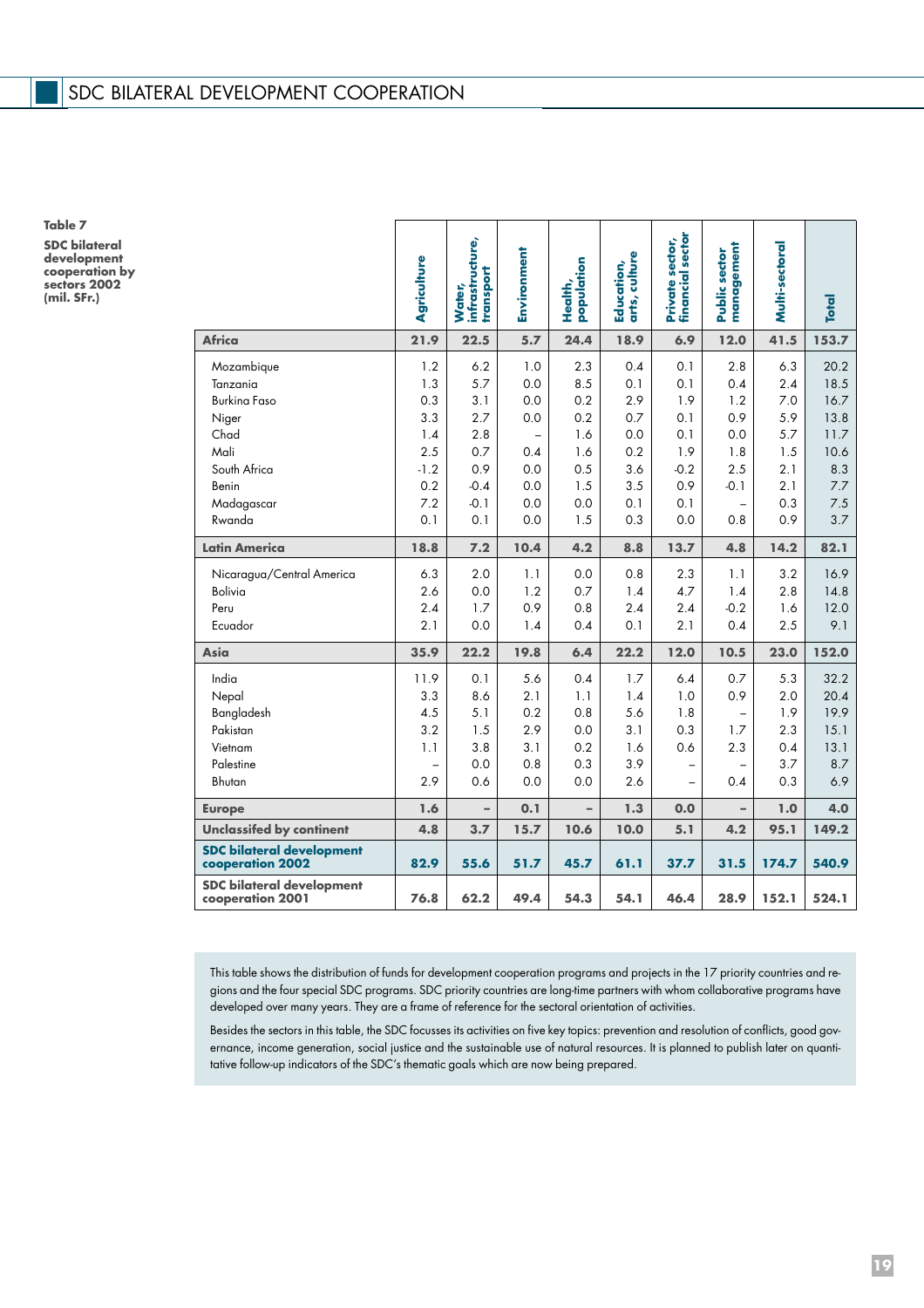**Cooperation of seco with developing countries by instruments and continents 2002 (mil. SFr., actual expenditure)**

| <b>Instruments</b>                 | <b>Africa</b> | Latin<br><b>America</b> | Asia                     | <b>Europe</b> | <b>Not</b><br>specified | <b>Total</b> |
|------------------------------------|---------------|-------------------------|--------------------------|---------------|-------------------------|--------------|
| Debt reduction measures            | 0.1           |                         | -                        |               | 0.7                     | 0.7          |
| Balance-of-payments assistance     | 24.7          | 0.1                     | -                        | -             | 0.1                     | 24.8         |
| Mixed financing                    | 5.8           | 1.2                     | 2.0                      |               | 0.0                     | 9.1          |
| Trade promotion                    | 4.5           | 6.2                     | 5.9                      |               | 13.3                    | 29.9         |
| Measures aimed at activating       |               |                         |                          |               |                         |              |
| private sector resources           | 19.4          | 14.6                    | 28.7                     |               | 11.3                    | 73.9         |
| <b>Basic products</b>              | 7.5           |                         | 0.9                      |               | 0.7                     | 9.1          |
| Infrastructure, studies and others | 0.1           | -                       | $\overline{\phantom{0}}$ | 4.0           | 0.2                     | 4.4          |
| <b>Total 2002</b>                  | 62.1          | 22.1                    | 37.5                     | 4.0           | 26.3                    | 152.0        |
| <b>Total 2001</b>                  | 40.0          | 6.2                     | 19.1                     | 0.0           | 42.7                    | 108.0        |

Africa remains the priority continent for the economic and trade cooperation programs of seco, followed by Asia and Latin America. Over the past years, particularly since the introduction of Strategy 2002-2006, the accent has been put on geographical concentration. Up until 2006, seco will focus 80% of its resources on 16 priority countries in the South. At the same time, regional projects will continue to be implemented, notably in the areas of trade and investment promotion where they often have more impact than specific projects in individual countries.

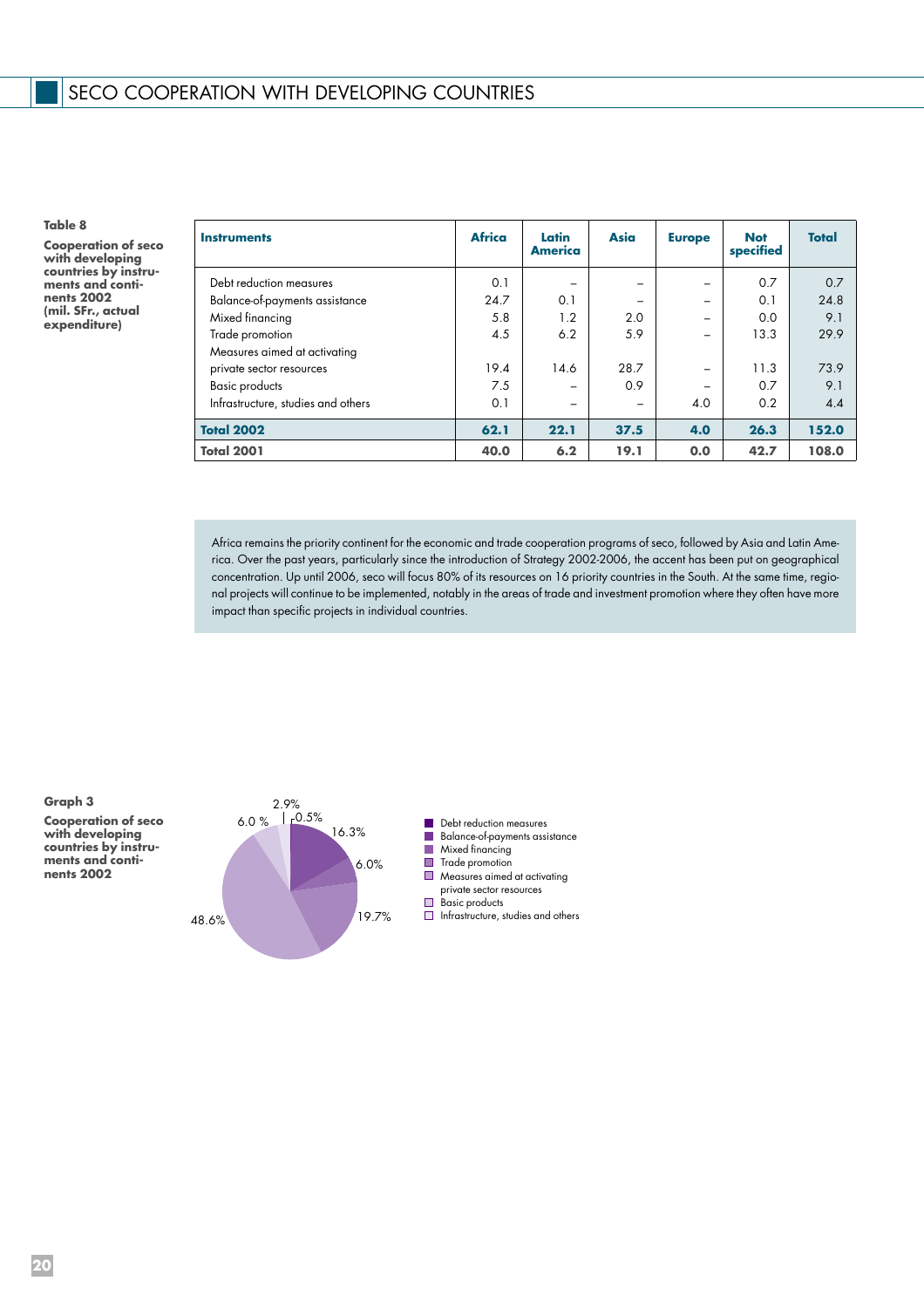**SDC/seco cooperation with Eastern Europe and the CIS by sectors and regions 2002 (mil. SFr.)**

| <b>SDC technical cooperation</b>        | <b>Central</b><br><b>Europe</b> | South-East<br><b>Europe</b> | CIS <sup>a</sup> | <b>Not</b><br>specified | <b>Total</b> |
|-----------------------------------------|---------------------------------|-----------------------------|------------------|-------------------------|--------------|
| Politics and constitutional development | 0.0                             | 9.0                         | 4.3              | 0.1                     | 13.5         |
| Economy/training                        | 0.0                             | 4.9                         | 3.6              | 0.0                     | 8.5          |
| Science/culture                         | 0.0                             | 6.9                         | 2.6              | 3.4                     | 13.0         |
| Agriculture                             | 0.0                             | 5.6                         | 3.6              |                         | 9.2          |
| Health/social affairs                   | 0.0                             | 9.8                         | 4.0              |                         | 13.8         |
| Energy/environment                      | 0.0                             | 6.0                         | 7.6              | 0.4                     | 14.0         |
| Other sectors                           | 0.1                             | 14.6                        | 8.0              | 3.9                     | 26.6         |
| <b>Total SDC 2002</b>                   | 0.2                             | 56.7                        | 33.7             | 7.9                     | 98.5         |

| seco financial cooperation | Central<br><b>Europe</b> | South-East<br><b>Europe</b> | CIS <sup>a</sup> | <b>Not</b><br>specified | <b>Total</b> |
|----------------------------|--------------------------|-----------------------------|------------------|-------------------------|--------------|
| Energy                     | -                        | 18.0                        | 0.1              |                         | 18.1         |
| Environment                | -                        | 7.2                         | 3.3              | 0.0                     | 10.6         |
| Infrastructure             |                          | 6.9                         | 10.8             | 1.0                     | 18.7         |
| Financial sector           | 0.0                      | 1.5                         | 11.6             | 1.1                     | 14.2         |
| Trade                      | 0.1                      | 0.2                         | 3.6              | 5.6                     | 9.4          |
| Investment promotion       |                          | 1.1                         | 8.4              | 3.4                     | 13.0         |
| Other sectors              | -                        | 3.5                         | 2.5              | 0.6                     | 6.6          |
| <b>Total seco 2002</b>     | 0.1                      | 38.4                        | 40.3             | 11.7                    | 90.5         |
|                            |                          |                             |                  |                         |              |
| <b>Total SDC/seco 2002</b> | 0.3                      | 95.2                        | 74.0             | 19.5                    | 189.1        |
| <b>Total SDC/seco 2001</b> | 9.5                      | 119.1                       | 45.0             | 26.5                    | 200.1        |

a) Commonwealth of Independent States

The SDC and seco work together to define technical and financial cooperation with the countries of Eastern Europe and the CIS. The funds committed take the form of joint framework credits.

The SDC applies its resources to carry out programs and projects with a view to easing the transition to democracy, the rule of law as well as a social market economy. Support for the development of state structures, decentralization, small and mediumsized businesses, reforms in the health sector and the sustainable management of natural resources are among its priorities.

seco aligns itself mainly towards such sectors as energy and infrastructures, the development of the private sector and the promotion of trade and investment.

**SDC/seco cooperation with Eastern Europe and the CIS by instruments (mil. SFr.)**

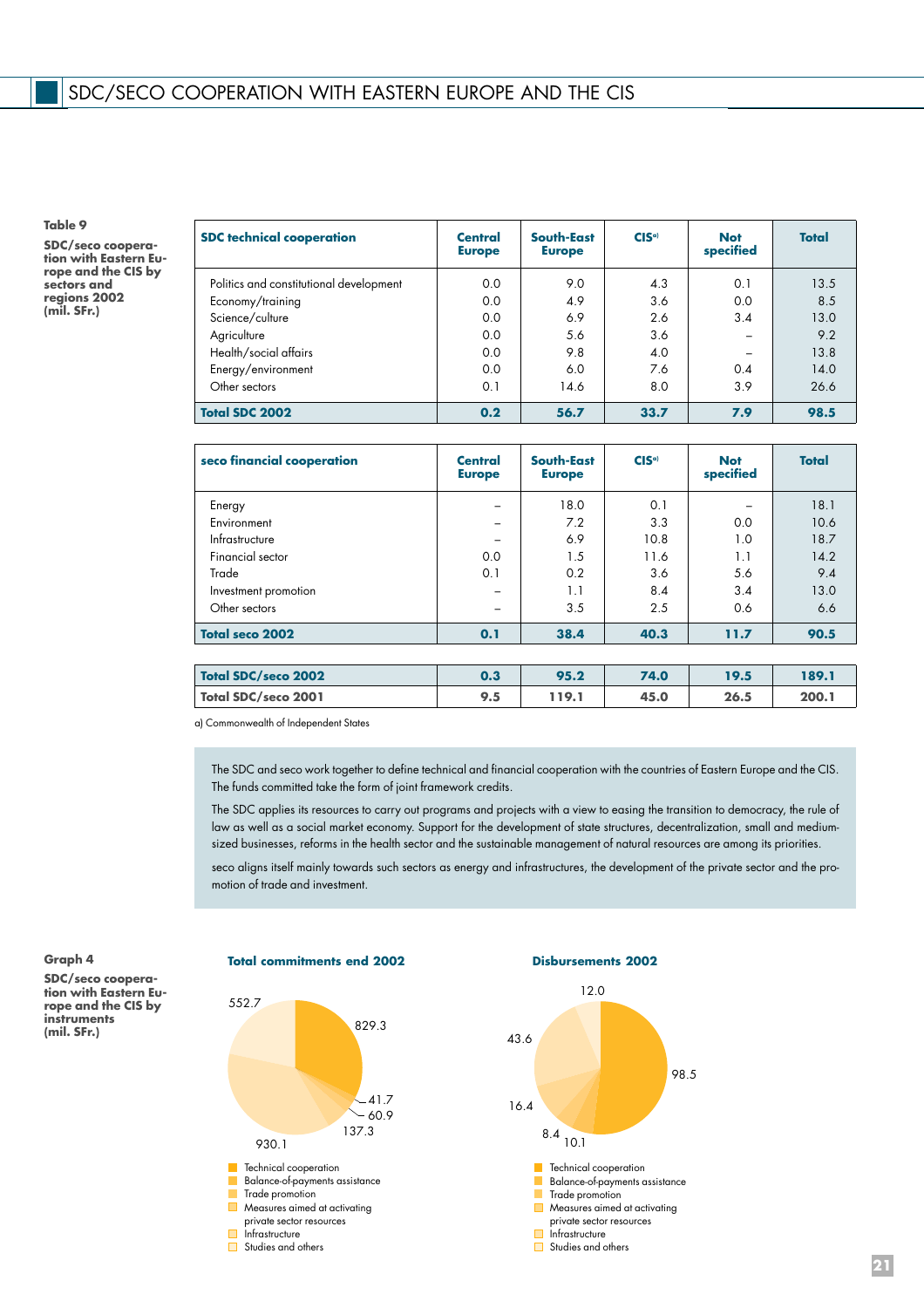**Table 10 SDC/seco cooperation with Swiss NGOs 2002 (mil. SFr.)**

|                                           | <b>Programme</b><br><b>contributions</b> | <b>Specific mandates</b>         |                      |      |              |
|-------------------------------------------|------------------------------------------|----------------------------------|----------------------|------|--------------|
| <b>NGOs</b>                               |                                          | <b>SDC humani-</b><br>tarian aid | SDC dev.<br>and East | seco | <b>Total</b> |
| Intercooperation                          |                                          | 0.0                              | 43.2                 | 0.7  | 44.0         |
| <b>Helvetas</b>                           | 11.3                                     |                                  | 23.1                 | 1.2  | 35.6         |
| Swisscontact                              | 5.7                                      |                                  | 17.5                 | 0.7  | 23.9         |
| Volunteers programme UNITE                | 11.2                                     |                                  | 2.9                  |      | 14.0         |
| Swiss Red Cross                           | 3.2                                      | 6.5                              | 2.2                  | 0.3  | 12.2         |
| Swissaid                                  | 6.0                                      |                                  | 1.0                  | 0.3  | 7.3          |
| Caritas Switzerland                       | 3.3                                      | 1.3                              | 2.5                  |      | 7.1          |
| Terre des Hommes                          | 2.3                                      | 3.4                              | 0.6                  |      | 6.2          |
| Swiss Interchurch Aid (EPER)              | 3.4                                      | 1.4                              | 0.8                  |      | 5.6          |
| Swiss Labour Assistance (SLA)             | 2.3                                      | 0.2                              | 1.9                  |      | 4.4          |
| <b>Bread for All</b>                      | 1.5                                      |                                  | 2.7                  |      | 4.2          |
| Genevan Federation for Cooperation (FGC)  | 3.5                                      |                                  |                      |      | 3.5          |
| Catholic Lenten Fund                      | 2.8                                      |                                  |                      |      | 2.8          |
| Education and Development Foundation      |                                          | 0.0                              | 2.6                  |      | 2.6          |
| Kantha Bopha Foundation                   |                                          |                                  | 2.4                  |      | 2.4          |
| Center for information, Advice and        |                                          |                                  |                      |      |              |
| Training (CINFO)                          |                                          | 0.0                              | 2.1                  |      | 2.1          |
| Medair                                    |                                          | 1.9                              | 0.0                  |      | 1.9          |
| Pro Natura                                | -                                        |                                  | 1.8                  |      | 1.8          |
| Cimera                                    |                                          |                                  | 1.7                  |      | 1.7          |
| World ORT                                 |                                          |                                  | 1.6                  |      | 1.6          |
| Pestalozzi Children's Village Foundation  | 1.2                                      |                                  | 0.3                  |      | 1.5          |
| Médecins sans Frontières (MSF)            |                                          | 1.1                              | 0.3                  |      | 1.4          |
| Vétéringires Sans Frontières Suisse       |                                          | 1.3                              | 0.1                  |      | 1.4          |
| Swiss Peace Foundation                    |                                          |                                  | 1.2                  |      | 1.2          |
| Fondation sociale suisse du Nord-Cameroun |                                          |                                  | 1.1                  |      | 1.1          |
| <b>Salvation Army</b>                     |                                          | 0.2                              | 0.9                  |      | 1.1          |
| <b>Fondation Hirondelle</b>               |                                          | 0.8                              | 0.2                  |      | 1.0          |
| Other NGOs                                | 3.5                                      | 1.6                              | 9.2                  | 0.9  | 15.3         |
| <b>Total</b>                              | 61.2                                     | 19.8                             | 123.8                | 4.0  | 208.9        |

This table provides an overview of how the SDC and seco work together with Swiss non-governmental organizations, whether it is in the form of contributions to NGO programs or of mandates for specific tasks such as project management, studies, research, etc.

In future, the statistics will also include collaboration with the many partners of the SDC and seco internationally, locally or Swiss in carrying out cooperation programs and projects or actions of a humanitarian nature.